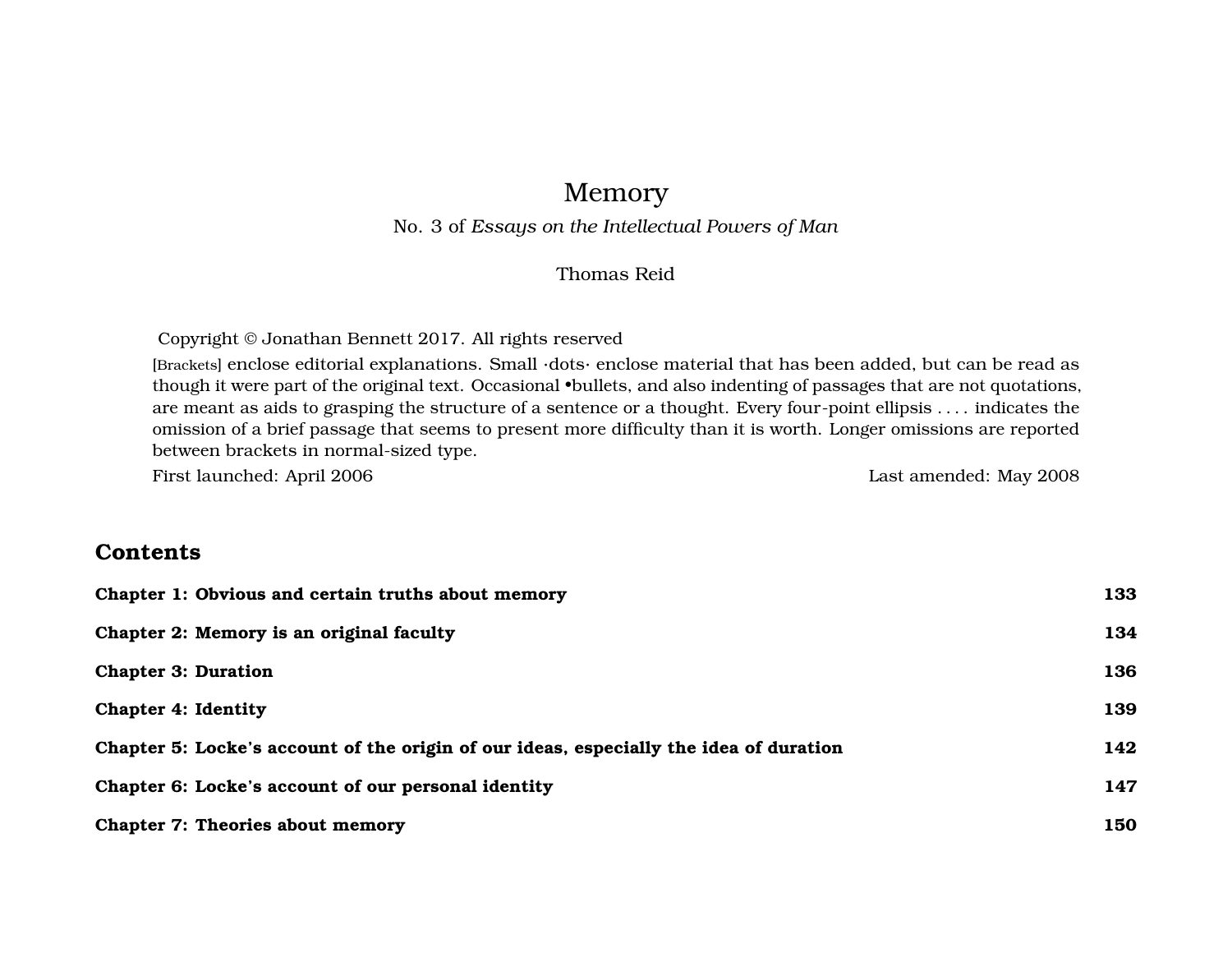### <span id="page-1-0"></span>**Chapter 1: Obvious and certain truths about memory**

In a man's gradual progress from infancy to maturity, his faculties come into play in a certain order, and that order seems to be the best one to follow in discussing the faculties. The external senses appear first; memory next; so now I turn to memory. Memory is what gives us immediate knowledge of things past. The senses inform us about things only as they exist in the present moment, and if this information were not preserved by memory it would vanish instantly, leaving us as ignorant as if it had never been.

Memory must have an object. Everyone who remembers must remember *something*, and the item that he remembers is called 'the object' of his remembering. Memory is like perception in this respect, and unlike sensation, which has no object but the feeling itself. Everyone can distinguish •the thing remembered from •the remembering of it. We may remember anything that we have seen or heard or known or done or undergone, but the remembering of it is a particular act of the mind which exists *now* and of which we are conscious. . . .

When we perceive an object by our senses, a certain sequence of operations—tied together by our constitution takes place:

•The object makes some impression on the senseorgan, either immediately or through some medium.

•This leads to an impression's being made on the nerves and brain.

•That results in our feeling some sensation.

•And that sensation is accompanied by the conception of and belief in the external object that we call 'perception'.

These operations are so connected in our constitution that

it's hard to separate them in our thought, attending to each without confusing it with the others. But in memory we don't find any sequence of operations like that one, and this frees us from the difficulty-of-separating embarrassment: rememberings are easily distinguished from all other acts of the mind, and they are free from all ambiguity.

The object of memory—i.e. the thing remembered—must be something that is •past, just as the object of perception and of consciousness must be something that is •present. What happens *now* can't be an object of memory, and something that is past and gone can't be an object of perception or of consciousness.

Memory is always accompanied by a belief in what we remember, just as perception is accompanied by a belief in what we perceive, and consciousness by a belief in what we are conscious of. Perhaps in infancy or in a mental disorder someone can confuse remembered things with things that are merely imagined; but every mentally healthy adult feels that he must believe anything that he clearly •remembers, even though he can give no reason for his belief except that he remembers the thing clearly, whereas when he merely •imagines a thing—however clearly—this doesn't lead him to believe in its existence.

We regard this belief that we have from clear memory as *real knowledge*, and as being no less certain than if it had been based on demonstration; no sane man calls it in question or will hear any argument against it. The testimony of witnesses in trials where the accused's *life* is at stake depends on, it and all mankind's knowledge of past events is built on this foundation.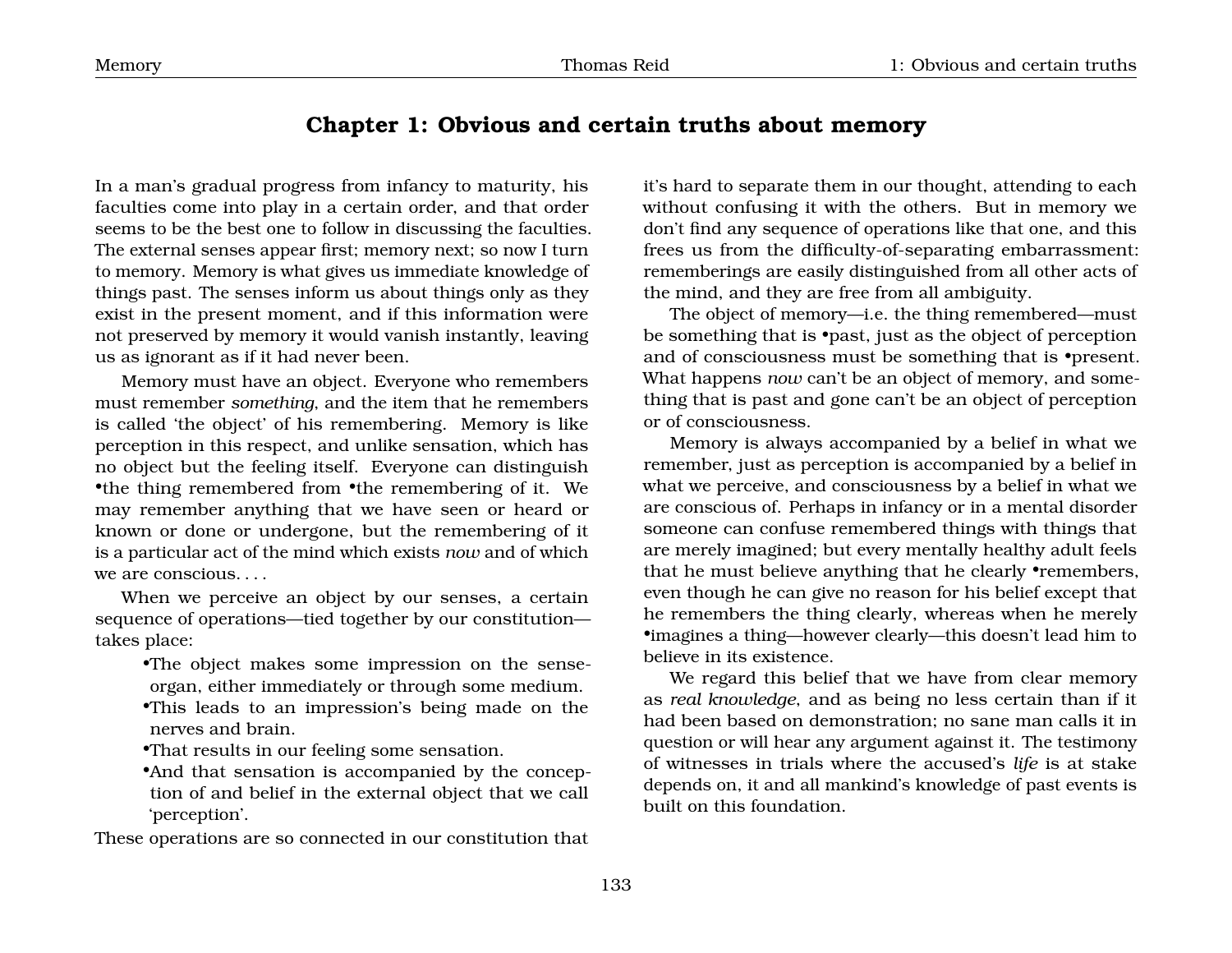Sometimes a man's memory is less clear and definite, and then he is ready to allow that it can have failed him; but this doesn't in the least weaken its credibility when it is perfectly clear.

Memory implies a conception of past time and a belief that some time *has* passed; for it is impossible that a man should *now* clearly •remember x without •believing that some stretch of time, large or small, has passed between the time when x happened and *now*; and I think it is impossible to show how we could acquire a notion of duration if we had no memory.

Things remembered must be things formerly perceived or known. . . .

The remembering of a past event is necessarily accompanied by the rememberer's belief that he existed at the

time when the event happened. I can't remember something that happened a year ago without a conviction, as strong as memory can give, that I—the very same identical person who now remembers that event—did exist a year ago.

I regard what I have said about memory up to here as principles that will appear obvious and certain to everyone who takes the trouble to reflect on the operations of his own mind. They are factual claims that you must judge on the basis of what you feel; they admit of no proof except an appeal to everyone's own reflection. So I shall take them for granted in what follows. I shall first (·chapters 2-4·) draw some conclusions from them, and then (·chapters 5-7·) examine the theories of philosophers concerning •memory, •duration, and •our personal identity—which ·comes in here because· we acquire the knowledge of it by memory.

#### <span id="page-2-0"></span>**Chapter 2: Memory is an original faculty**

[In calling memory an 'original' faculty Reid means, at least in part, that it is *basic*, and not the upshot of combining two or more faculties that are more basic and more general. That is why we can't explain it. An explanation, Reid thinks, would have to be something along the lines of 'To remember x is to combine the upshots of mental actions of types A and B in relation to x'; and that would mean that A and B were more basic than memory, implying that memory is not 'original'.]

First, I think it appears that memory is an original faculty that God has given us, and that we can't give any explanation of it except 'That's the way we are made'.

The knowledge that my memory gives me of •past events seems to me as unexplainable as would be an immediate knowledge of •future events; and I can't explain why I should have the •former and not the •latter except that that is God's will.  $\ldots$ 

When I believe the truth of an axiom or other mathematical proposition, I see that it *must* be so. Everyone who has the same conception of it sees the same. There is a necessary and evident connection between the subject of the proposition and its predicate, and I have all the evidence to support my belief that I can possibly conceive.

When I believe that I washed my hands and face this morning, no necessity shows up in the truth of this proposition—it could be true but it might not be. A man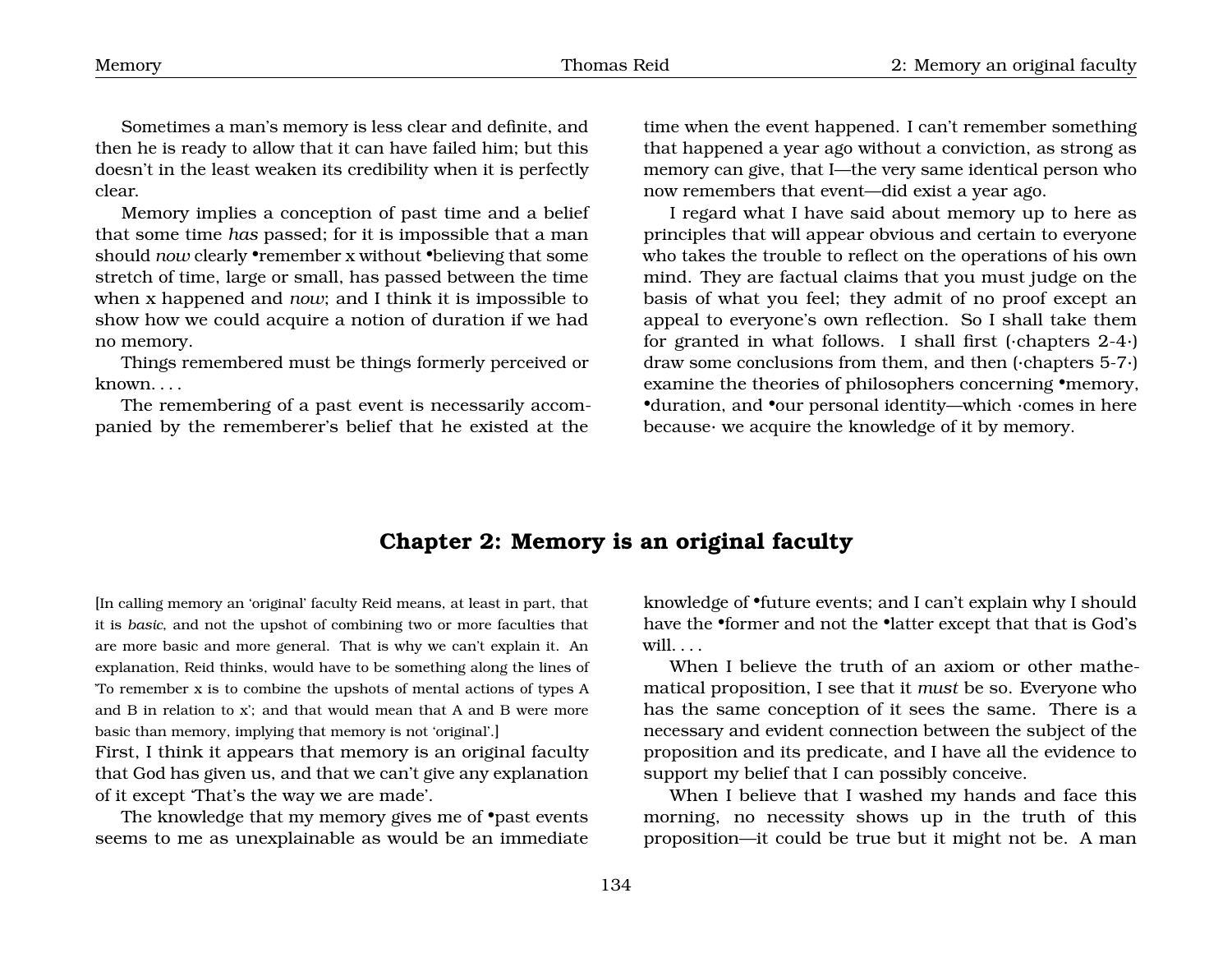can clearly •conceive it without believing it at all. Then how do I come to believe it? By remembering it distinctly. That's all I can say. This remembering is an act of my mind. Isn't it *possible* that this act should occur without the event's having happened? I have ·to answer 'Yes, as far as I know', i.e.· to say that I don't see any necessary connection between the present act and the past event. If someone does show such a necessary connection, *then* I think we'll have an explanation for the belief that we have in what we remember; but if this can't be done, that belief can't explained except by saying that it's a result of how we are built.

'But the experience we have had of memory's trustworthiness is a good reason for relying on its testimony.' I don't deny that this can be a reason for those who have had this experience and who reflect on it. But I don't think that many people have ever thought of this reason, or thought they needed it. It would have to be some very special circumstance that led a man to have recourse to it; and even those who *have* used that argument must have trusted the testimony of memory before having any experience of its trustworthiness. . . .

We sometimes  $\cdot$ come to $\cdot$  know an abstract truth by comparing the terms of the proposition that expresses it and perceiving some necessary relation or agreement between them. That's how I know that two and three make five, that the diameters of a circle are all equal. Locke discovered this source of knowledge and then rushed on to concluded that all human knowledge can be derived from it; and he has been very generally followed in this, especially by Hume.

But I can see that our knowledge of the existence of contingent things can't ever be traced back to this source. I know that a certain thing x does or did exist. This knowledge can't be derived from the perception of a necessary agreement between •existence and •x, because there is no

such necessary agreement.... The thing  $x$  doesn't exist necessarily, but by the will and power of God who made it; and no contradiction follows from supposing x not to exist.

This implies, I think, that our knowledge of the existence of our own thoughts, of the existence of all the material objects around us, and of all past contingencies, must be derived not from •a perception of necessary relations or agreements, but from •some other source.

God has provided other means for giving us the knowledge of these things—means that are perfect for their purpose, and produce the effect they were intended to produce. But *how* they do this is beyond our skill to explain, I'm afraid. We know our own thoughts and the operations of our minds by a power we call 'consciousness'. But this is only giving a name to this part of our make-up, not explaining its structure or showing how it produces in us an irresistible belief in its testimony. . . .

It is well known what subtle disputes went on all through the middle ages, and are still carried on, about God's foreknowledge. Aristotle had taught that there can be no certain foreknowledge of contingent things; and in this he has been very generally followed, apparently just on the grounds that we •can't conceive how such things should be foreknown and therefore •conclude foreknowledge to be impossible. This has given rise to an opposition and supposed inconsistency between God's foreknowledge and human liberty. Some have given up foreknowledge in order to preserve liberty, others have given up liberty in order to preserve God's foreknowledge.

It is remarkable that the parties to this dispute have never seen any difficulty in reconciling •liberty with the •knowledge of what is *past*. It is only *fore*knowledge and not *memory* that they have seen as hostile to liberty and hard to make consistent with it.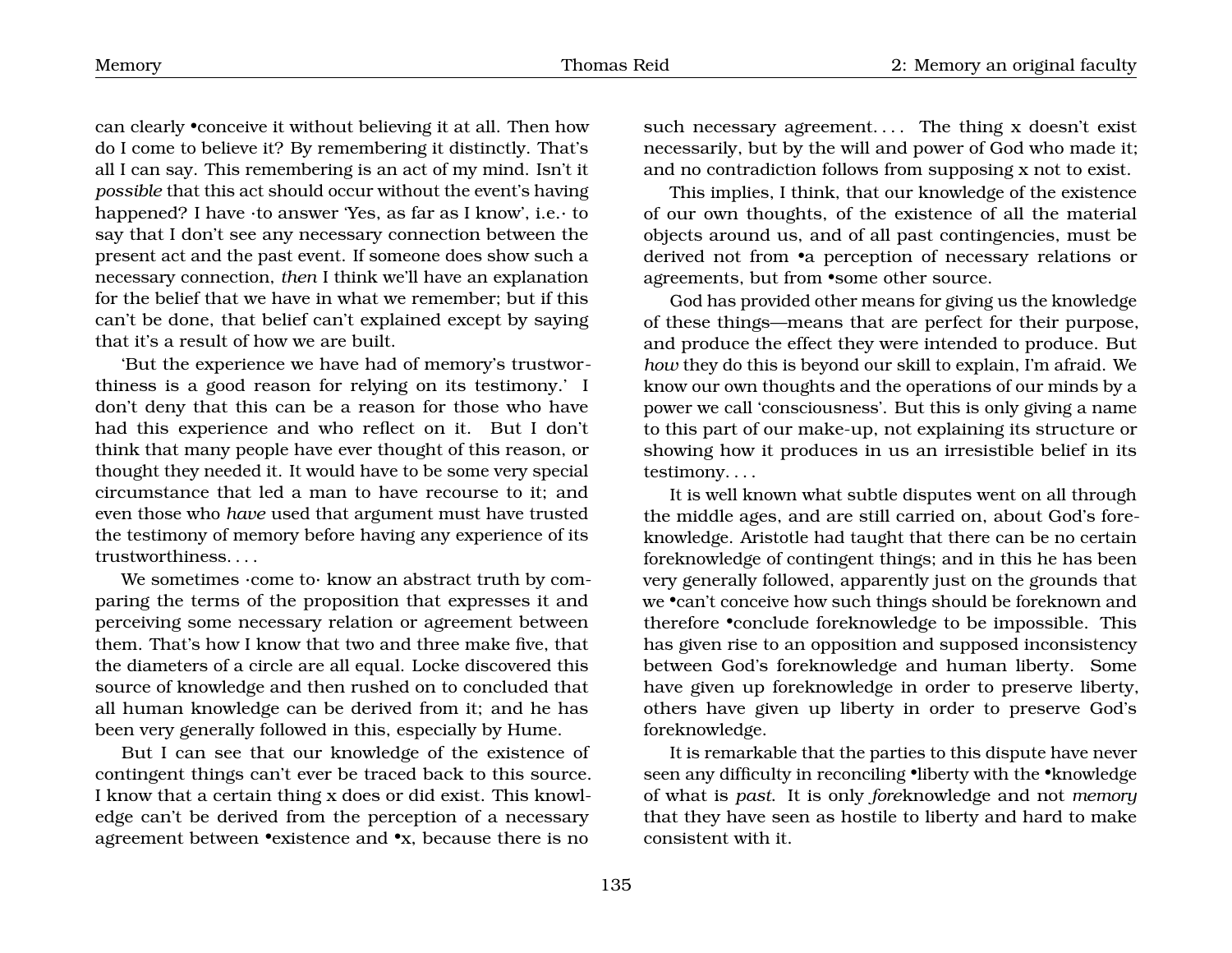Yet I believe there is exactly as much difficulty about the past as about the future. I admit that we cannot account for

•foreknowledge of the actions of a free agent, but I maintain that we are no better able to account for

•memory of the past actions of a free agent. If you think you can prove that the actions of a free agent can't be foreknown, you will find that those same arguments have just as much force to prove that the past actions of a free agent can't be remembered. It is true that •what is past did certainly exist. It is no less true that •what is future will certainly exist. I don't know any reasoning—from the constitution of the agent or from his circumstances—that doesn't apply just as strongly to his past as to his future actions. The past *was* but now *is not*. The future *will be* but now *is not*. The present is equally connected or unconnected with both.

Why have men seen cases that are in fact perfectly alike as being so different? I think it is for this reason: The faculty of memory in ourselves convinces us, from *fact*, that it is possible for a thinking being—even a finite being—to have certain knowledge of past actions of free agents, without tracing them from anything necessarily connected with them. But having in ourselves no foreknowledge corresponding to our memory of what is past, we find great difficulty in admitting it to be possible even for God.

When we have a faculty in some degree, we easily admit that God can have it in a more perfect degree; but we hardly allow to be possible—·even for God·—a faculty that has *nothing* corresponding to it in our constitution. We are so constituted as to have an intuitive knowledge of many past things, but we have no intuitive knowledge of the future. Perhaps we *could* have been so constituted that we had intuitive knowledge of the future but not of the past; and that constitution wouldn't have been any harder to explain than our actual one is, though it might be much more inconvenient! If that *had* been how we were built, we would have found no difficulty in accepting that God can know all future things, but much difficulty in accepting his knowledge of things that are past.

None of our original faculties can be explained. Memory is one of them. Only ·God· who made our faculties fully comprehends •how they are made and •how they produce in us not only a conception of but a firm belief in things that we need to know.

### <span id="page-4-0"></span>**Chapter 3: Duration**

From the principles laid down in chapter 1, I think it appears that our notion of duration—·of time passing, of periods of time·—as well as our belief in it comes to us through the faculty of memory. It is essential to anything that is remembered that it be something that is past, and we

can't think of something as past without thinking of some duration, large or small, between it and the present. So as soon as we remember something we must have both a notion of and a belief in duration. It is necessarily suggested by every operation of our memory, which is the faculty to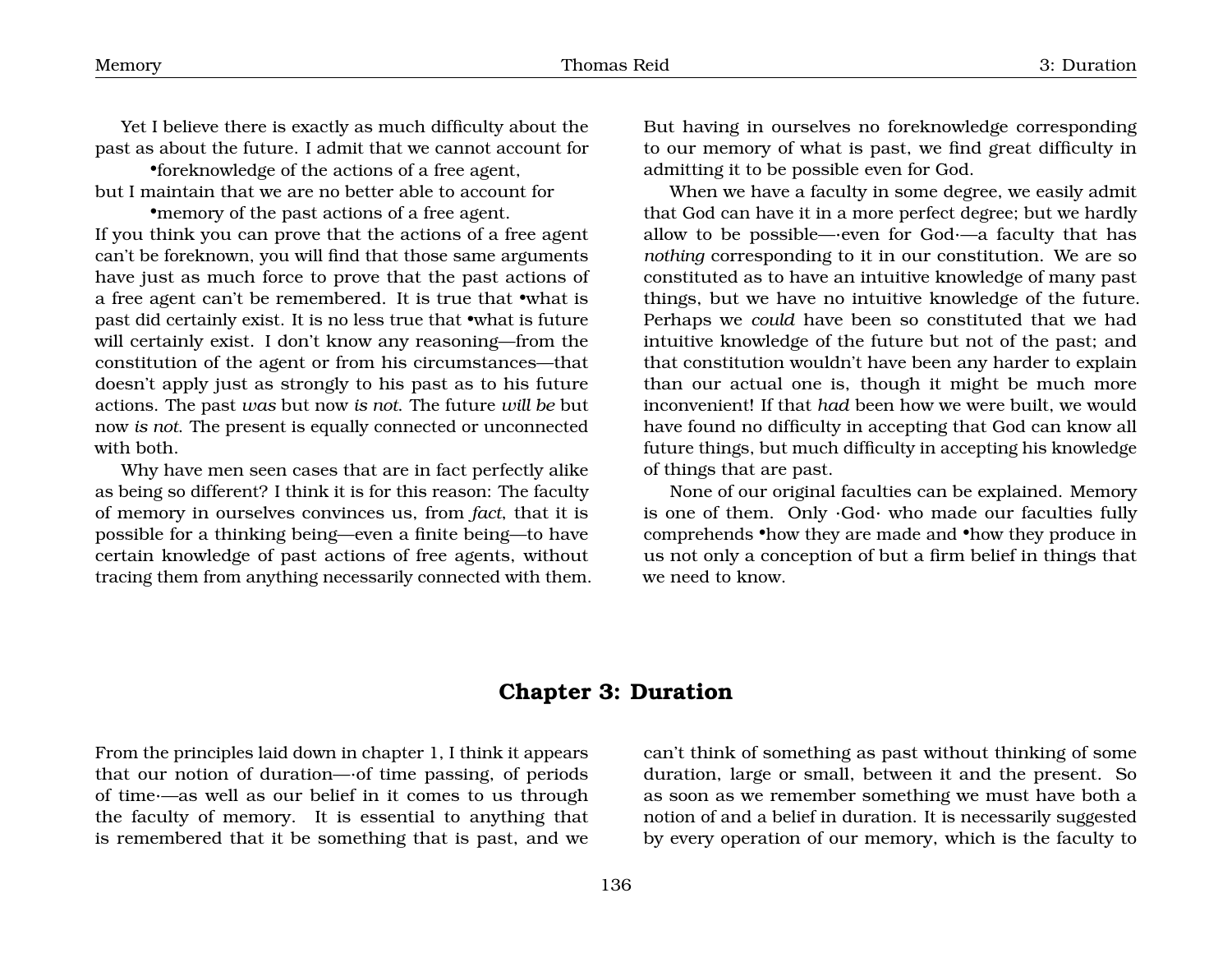which it ought to be ascribed. So this ·Essay on memory· is a proper place to consider what is known about it.

•Duration, •extension, and •number are the measures of all things that can be measured. When we apply them to finite things that we measure by them—·e.g. saying 'The lecture lasted for an hour', 'The boot-laces are 60 inches long', 'There are five people in the room·'—they seem to be more clearly conceived and more within our grasp than anything else whatsoever.

•Extension has three dimensions, which gives it an endless variety of modifications [= 'special cases', 'specific ways of being extended'] that can be precisely defined; and their various relations provide the human mind with its richest field of demonstrative reasoning, ·namely geometry·.

•Duration, having only one dimension, has fewer modifications; but these are clearly understood, and their relations admit of measure, proportion, and demonstrative reasoning.

•Number is called 'discrete' quantity, because it is made up of units that are all equal and similar, and it can *only* be divided into units. (This is true in some sense even of fractions < 1, which these days are also commonly called 'numbers'. For in every such fractional number, *one* is supposed to be subdivided into a certain number of equal parts which are the units for that fraction and for all fractions with the same denominator.) Duration and extension are not •discrete but •continuous quantity. Their parts are perfectly alike but divisible without end.

When thinking about the size and proportions of the various intervals of •duration, we find a need to give a name to some known portion of it, such as an hour, a day, a year. Treating these as units, we can form a clear conception of some longer period of time by thinking of *how many* of these units it contains. And we find that we need a similar procedure to have clear conceptions of the sizes and

proportions of extended things. Thus •number is necessary as a common measure of •extension and of •duration.

But it can be that we have this need only because of the weakness of our understanding. The mathematicians have been clever enough to discover that this device—·this measuring of things in terms of numbers of units·—won't always serve our purpose. For there are proportions of continuous quantity that *can't* be exactly expressed by numbers. For example (and there are many others), there is no numerically exact answer to the question 'What proportion of the length of a square's diagonal is the length of its side?'

Periods of time have the relations of *before* and *after* to •other periods, and the relations *past* and *future* to •the present. The notion of •past is immediately suggested by memory, as I have remarked; and when we have acquired the notions of •**present** and •past, and of •before and •**after**, we can out of these construct a notion of the •future—namely the period that is **after** the **present**. Nearness and distance are relations equally applicable to time and to place. Distance in time is •intrinsically so different from distance in place, and yet so like it in its •relational properties, that it's hard to decide whether the word 'distance' is applied to both in the same sense or only analogically.

**space:** The extension of bodies that we perceive by our senses leads us necessarily to the conception of and belief in. . .

**time:** The duration of events that we remember leads us necessarily to the conception of and belief in. . .

**space:** . . . a •space that remains immovable when the body is moved.

**time:** . . . a •duration that would have gone on uniformly even if the event had never happened.

**space:** Without space there can be nothing that is extended. **time:** Without time there can be nothing that has duration.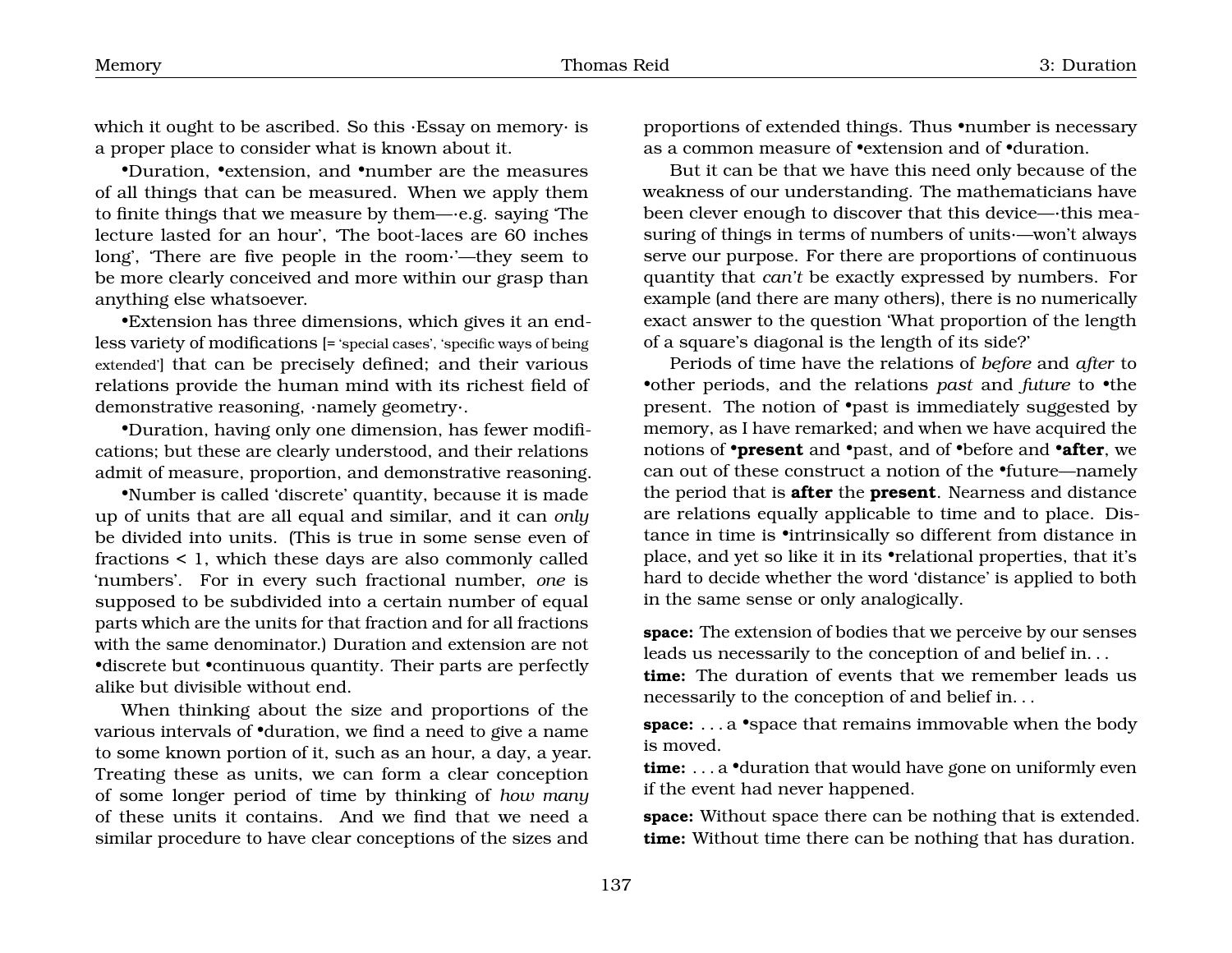This I think undeniable, ·and it makes the *properties* extension and duration fairly clear and easy to understand·. But that clarity and ease is matched by the darkness and difficulty of thinking about ·the *individuals*· space and time. Because there must be space wherever there is or can be something extended, and there must be time whenever there is or can be something that has duration, we can't even *imagine* limits to space and time. They defy all limitation. Space swells in our conception to •immensity, time swells to •eternity.

We can't grasp *a past eternity*; ·but we can't dodge the notion of a past eternity by supposing that time began, because· unless we take the phrase 'a beginning of time' in a figurative sense, it expresses a contradiction. By a common figure of speech we give the name 'time' to the motions and revolutions by which we measure time—e.g. days and years. We can conceive a beginning of those perceptible *measures of* time, and say that there was a time when they didn't exist, a time not variegated by any motion or change; but to say that there was *a time before all time* is a contradiction.

All limited duration is included within time, and all limited extension within space. Time and space contain all finite existences in their capacious womb, but aren't themselves contained by anything. Created things have their particular place in space and their particular place in time; but time exists throughout all of space, and space exists at all times. They embrace each the other, and have that mysterious union that the schoolmen conceived between soul and body: the whole of each is in every part of the other—·at any split second the whole of space exists, and every cubic millimetre of space exists throughout the whole of time·. We don't know what category or class of things we ought to put them into. They are not *beings* but rather the *receptacles for every created being*, receptacles without which no created being could possibly have existed. Philosophers have tried to put all the objects of human thought into these three classes: •substances, •properties, and •relations. Which of these should hold time, space, and number, the most common objects of thought?

[Then a paragraph about views of Newton and Clarke, relating the immensity of space and eternity of time to the unlimited nature of God. Reid hints that these are 'the wanderings of imagination in a region beyond the limits of human understanding'.]

The schoolmen said that eternity is a *nunc stans*, that is a moment of time that stands still. This was to put a spoke into the wheel of time [= 'to jam the wheel so that it stops turning'], and might give satisfaction to those who are to be satisfied by words without meaning. But I can as easily believe a circle to be a square as time to stand still.

Such paradoxes and riddles, if I may call them that, are what men get pulled into when they reason about time and space and try to understand their nature. Space and time are probably things of which the human faculties give an imperfect and inadequate conception. Hence difficulties arise that we uselessly try to overcome, and doubts arise that we can't lay to rest. How are we to remove the darkness that hangs over space and time and makes us so apt to bewilder ourselves when we reason about them? It may need some faculty that we don't have.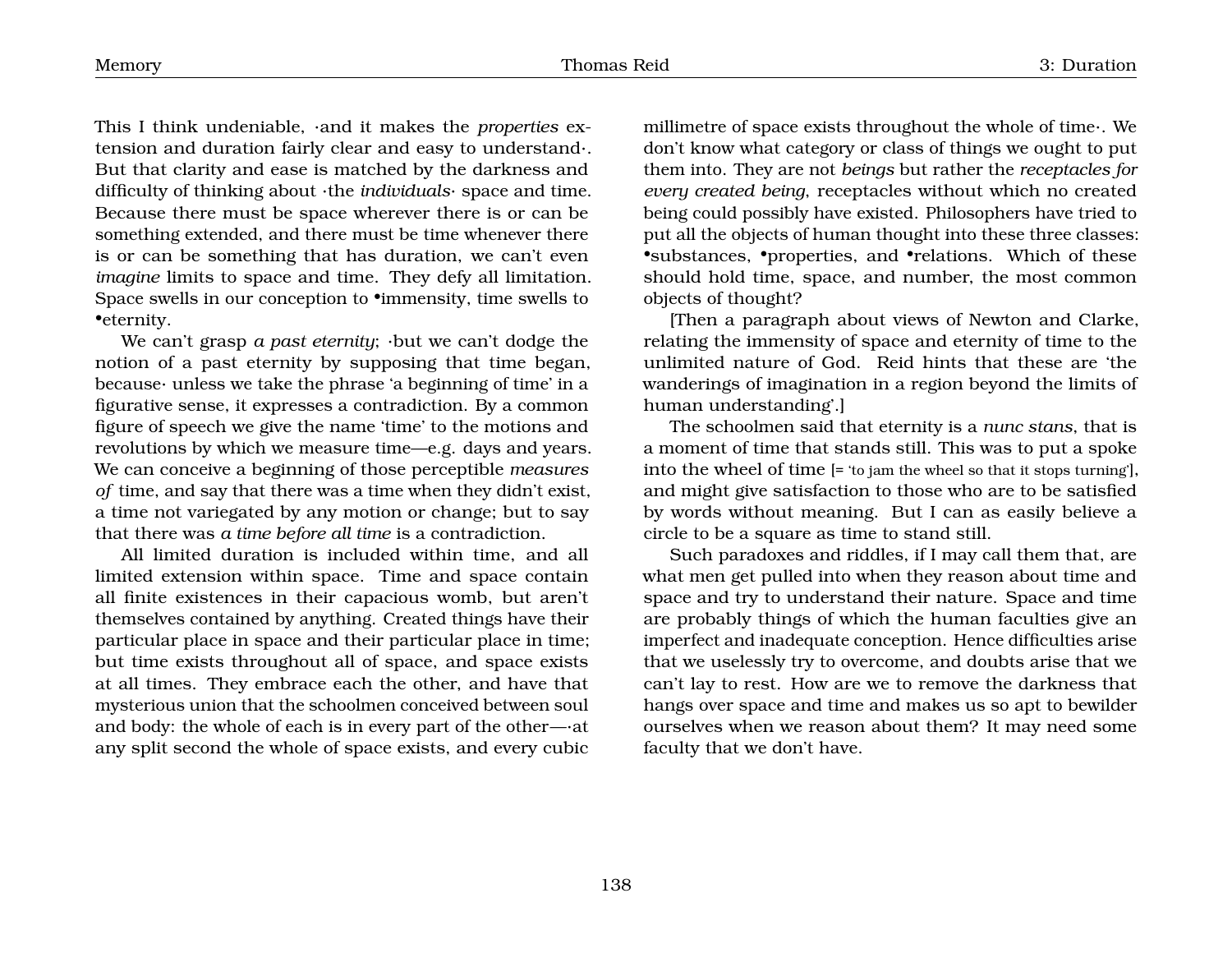## <span id="page-7-0"></span>**Chapter 4: Identity**

Everyone has a conviction of his own identity as far back as his memory reaches; this conviction doesn't need help from philosophy to strengthen it, and no philosophy can weaken it without first producing some degree of insanity.

The philosopher, however, may very properly regard this conviction as a fact about human nature that is worth attending to. If he can discover its cause, that will add something to his stock of knowledge. If not, ·i.e. if *no-one* can discover its cause·, the conviction of one's own identity must be regarded as either •a part of our original constitution or •something produced by that constitution in a manner unknown to us.

First point: this conviction ·of one's own identity· is utterly necessary for all exercise of reason. The operations of reason—whether practical reasoning about what to do or speculative reasoning in the building up of a theory—are made up of successive parts. In any reasoning that I perform, the early parts are the foundation of the later ones, and if I didn't have the conviction that the early parts are propositions that *I* have approved or written down, I would have no reason to proceed to the later parts in any theoretical or practical project whatever.

I can't remember a past event without being sure that I existed at the time remembered. There may be good arguments to convince me that I existed before the earliest thing I can remember; but to suppose that my memory reaches a moment further back than my belief in my own existence is a contradiction.

The moment a man loses this conviction,. . . .past things are done away with, and in his own belief *that* is the moment when he begins to exist. Whatever was thought or said or

done or undergone before that period may belong to some other person; but he can never attribute it to himself, or act in any way that supposes it to be his doing.

That clearly shows us that we must have the conviction of our own continued existence and identity as soon as we are capable of *thinking or doing anything on account of what we have thought or done or undergone before*—i.e. as soon as we are reasonable creatures.

Let us consider •what is meant by 'identity' in general, •what is meant by 'our own personal identity', and •how we are led into the irresistible belief and conviction that everyone has of his own personal identity as far as his memory reaches. These are appropriate things to look into if we want to form as clear a notion as we can of this phenomenon of the human mind.

Identity in general I take to be a relation between a thing known to exist at one time and a thing known to have existed at another time. If you ask whether they are one and the same or two different things—·for example, 'Is the professor who persuaded you to take the course the one who gave you an F in it?'·—everyone of common sense understands perfectly what your question means. So we can be certain that everyone of common sense has a clear and distinct notion of identity.

If you ask for a definition of identity, I confess that I can't give one; it is too simple a notion to admit of logical definition. [For Reid's linking of 'logical definition' to simplicity, see the first two pages of Essay 1, chapter 1.] I can say that it is a *relation*, but I can't find words in which to say what marks identity off from other relations, though I'm in no danger of confusing it with any other! I can say that *diversity* is a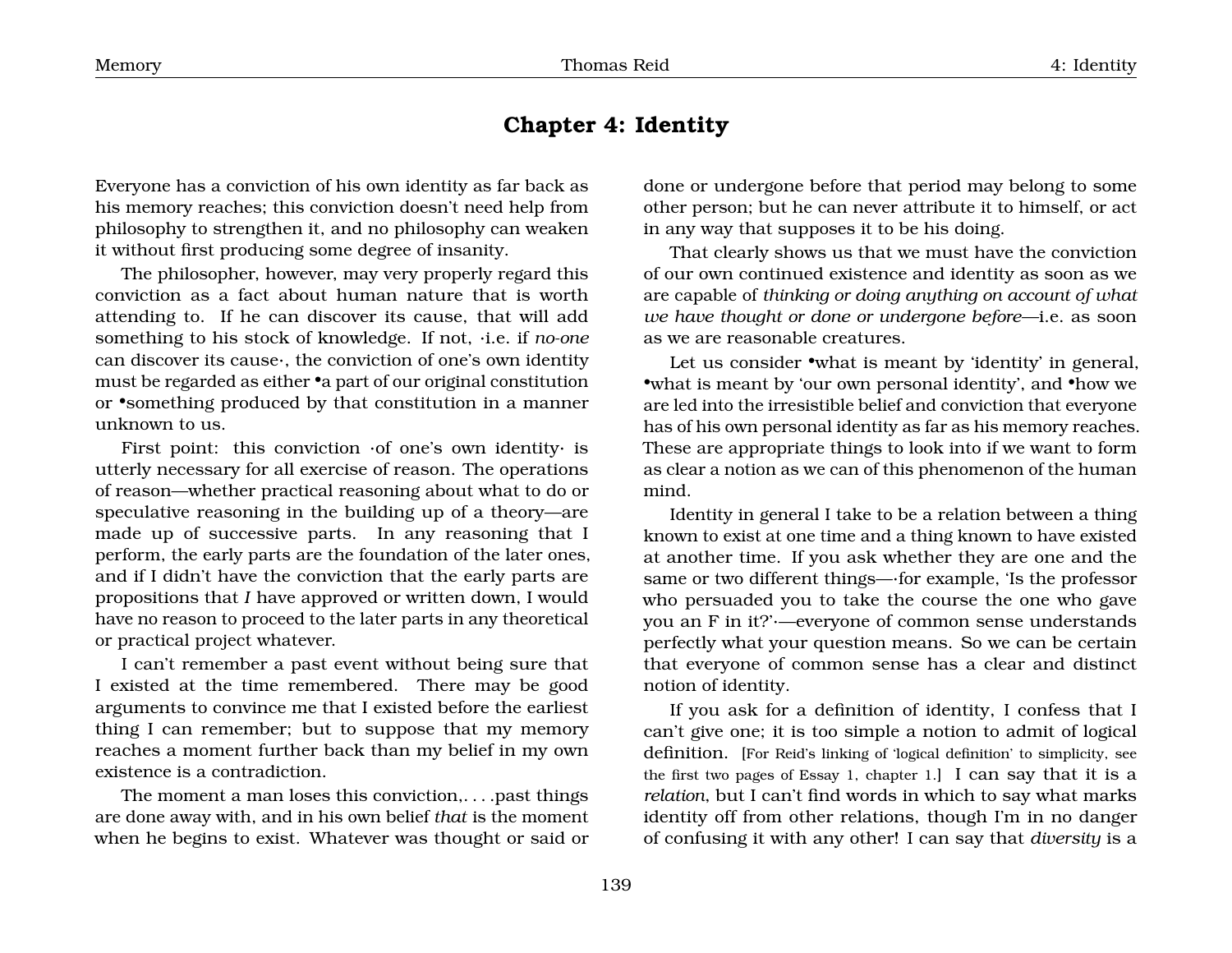contrary relation, and that similarity and dissimilarity are another pair of contrary relations, which everyone easily distinguishes, conceptually, from identity and diversity.

I see evidently that identity requires an uninterrupted continuance of existence. Something that stops existing can't be the same thing as something that begins to exist at a later time; for this would be to suppose that

> •a thing existed after it had stopped existing, and •existed before it was produced,

and these are both manifest contradictions. Continued uninterrupted existence is therefore necessarily implied in identity.

From this we can infer that identity can't properly be applied to our pains, our pleasures, our thoughts, or any operation of our minds. The pain I feel today is not *the same individual pain* that I felt yesterday, though they may be similar in kind and degree, and may have the same cause. This holds for every feeling and for every mental operation. They are all successive in their nature, like time itself, no two moments of which can be the same moment.

It's not like that with the parts of absolute space. They always are, were, and will be the same. Up to this point I think we are on safe ground in our moves towards fixing the notion of identity in general.

It is perhaps harder to ascertain precisely the meaning of *personhood*, but for the present topic we don't need to. For our present purpose, all that matters is that all mankind place their personhood in something that can't be divided or consist of parts. A *part of a person* is an obvious absurdity.

When a man loses his estate, his health, his strength, he is still the same person and has lost nothing of his personhood—·i.e. he is just as much *a person* as he was before·. If he has a leg or an arm cut off, he is the same person that he was before. The amputated limb is no part of his person; if it were, it would have a right to a part of his estate, and be liable for a part of his debts! It would be entitled to a share of his merit and demerit—which is plainly absurd. A person is something indivisible; it is what Leibniz called a 'monad'.

My personal identity, therefore, implies the continued existence of that indivisible thing that I call *myself*. Whatever this *self* may be, it is something that thinks and wonders what to do and decides and acts and is acted on. I am not thought; I am not action; I am not feeling; I am something that thinks and acts and feels. My thoughts and actions and feelings change every moment; rather than lasting through time they occur in a series; but the *self* or *I* to which they belong is permanent, and relates in exactly the same way to all the successive thoughts, actions, and feelings that I call *mine*. These are the notions that I have of my personal identity. You may want to object:

> All this may be imagined, not real. How do you know—what evidence do you have—that there *is* such a permanent self that has a claim to all the thoughts, actions, and feelings that you call yours?

I answer that the proper evidence I have of all this is *remembering*. I remember that twenty years ago I had a conversation with Dr Stewart; I remember several things that happened in that conversation; my memory testifies not only that this was done but that it was done *by me* who now remember it. If it was done by me, I must have existed at that time, and continued to exist from then until now. If the very same person that I call *myself* didn't have a part in that conversation, my memory is deceptive—it gives clear and positive testimony of something that isn't true. Everyone in his right mind believes what he clearly remembers, and everything he remembers convinces him that he existed at the time remembered.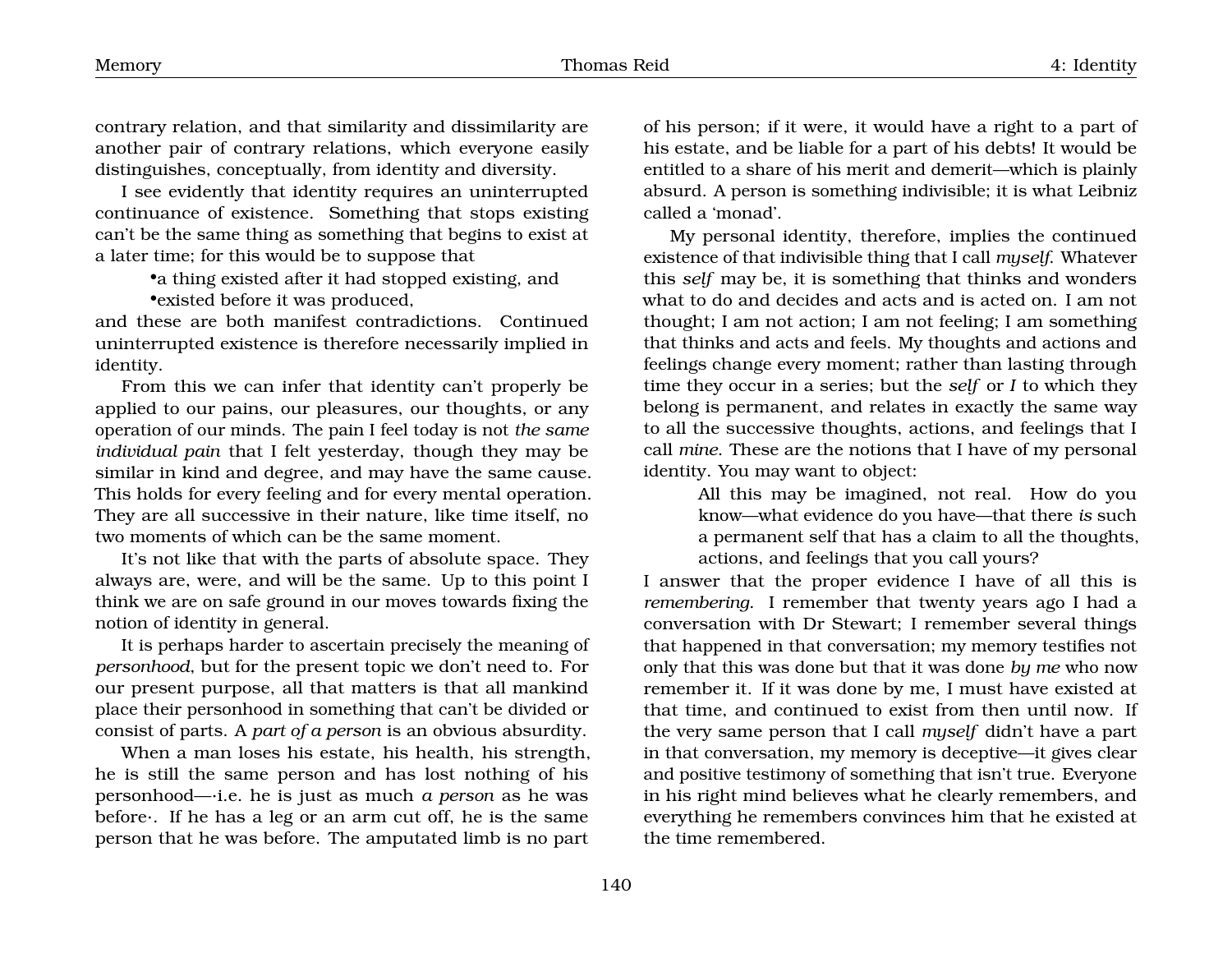Although •memory gives the most irresistible evidence of my being the same person who did such-and-such a thing at such-and-such a time, I may have •other good evidence of things that happened to me and that I don't remember. I know who gave birth to me and fed me at her breast, but I don't remember these events.

What makes it the case that I was the person who did such-and-such is not my remembering doing it. My remembering doing it makes me know for sure that I did it; but I could have done it without remembering it. The *relation to me* that is expressed by saying 'I did it' would be the same even if I hadn't the least memory of doing it. This thesis:

> •My remembering that I did such-and-such—or, as some choose to express it, my being 'conscious that' I did it—*makes it the case that* •I did do it

seems to me as great an absurdity as this:

•My believing that the world was created *makes it the case that* •it was created!

The point I'm making in this paragraph would have been unnecessary if some great philosophers hadn't contradicted it.

When we pass judgment on the identity of people other than ourselves, we go by other evidence and decide on the basis of various factors that sometimes produce the firmest assurance and sometimes leave room for doubt. The identity of persons has often been the subject of serious litigation in courts of law. But no-one in his right mind ever had doubts about his own identity as far as he clearly remembered.

The identity of a person is a perfect identity: wherever it is real, it doesn't admit of degrees—it is impossible that a person should be partly the same and partly different, because a person is a *monad* [Reid's word] and isn't divisible into parts. Our *evidence for* the identity of other people does indeed admit of all degrees: we can be absolutely certain ·that this is Martin Guerre· or think there is just a faint chance ·that this is Martin Guerre·, or anything in between those extremes. But still it is true that the same person is perfectly the same, and can't be partly the same or fairly much the same. . . .

We probably at first derive our notion of identity from the natural conviction that everyone has had, from the dawn of reason, of his own identity and continued existence. The •operations of our minds are all successive, and have no continued existence. But the •thinking being has a continuous existence, and we have an irresistible belief that it remains the same through all the changes in its thoughts and operations.

Our judgments about the identity of objects of sense seem to be based on much the same kind of evidence as our judgments about the identity of other people.

Wherever we observe great •similarity we are apt to presume •identity, if no reason appears to the contrary. When two objects are perceived at the same time, they can't be *one* object, however alike they may be. But if they are presented to our senses at different times, we are apt to think them the same, merely because of their similarity.

Whether this is a natural prejudice, or whatever its cause is, it certainly appears in children from infancy; and when we grow up it is confirmed in most instances by experience. For we rarely find two individuals of the same species that are not distinguishable by obvious differences.

When a man challenges a thief whom he finds in possession of his watch, he goes purely by similarity—·'This *looks like* my watch'·. When the watchmaker swears that he sold that watch to this person, his testimony is based on similarity. The testimony of witnesses to the identity of a person is commonly grounded on no evidence except similarity.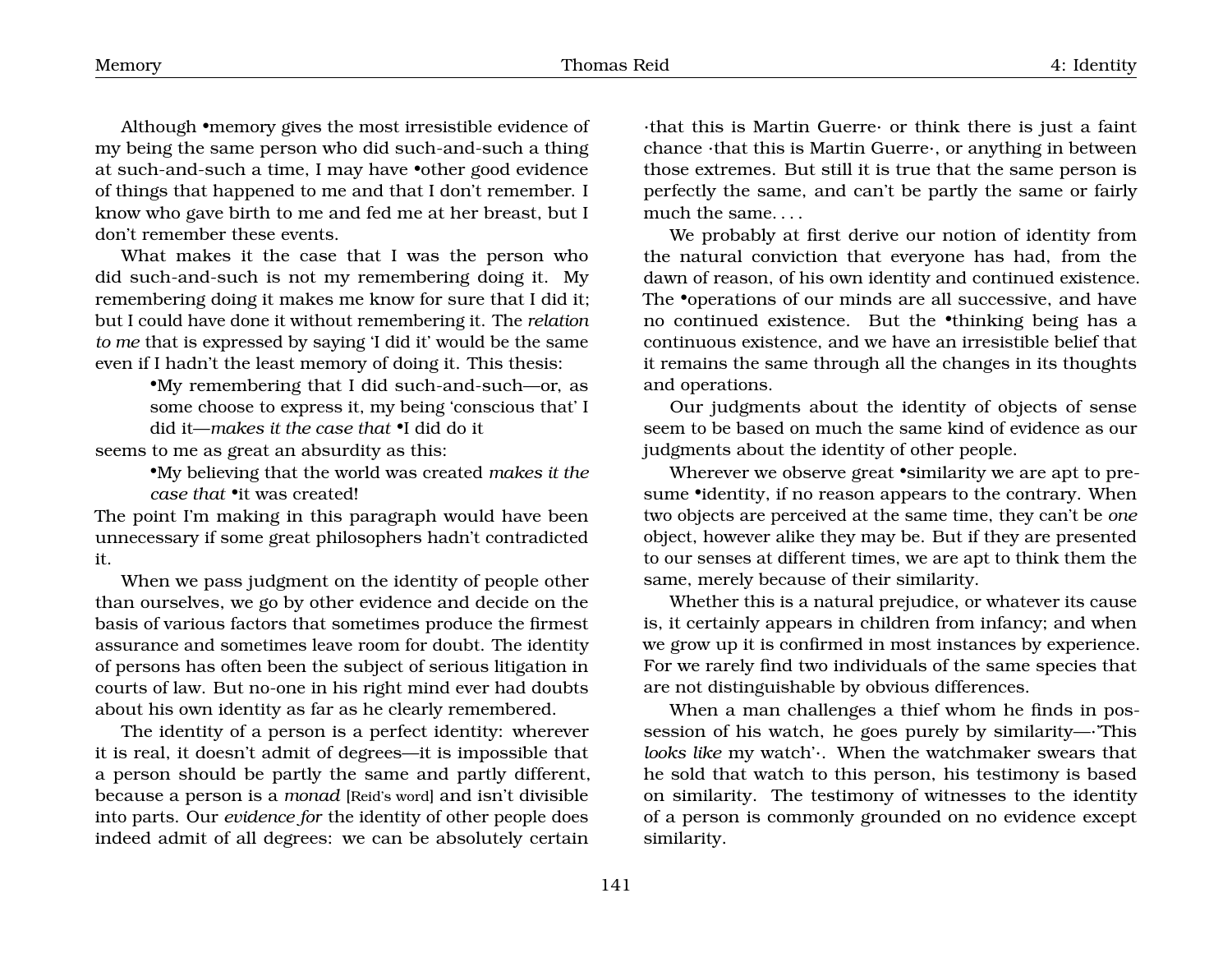Thus it appears that •the evidence we have of *our own* identity as far back as we remember is of a totally different kind from •the evidence we have for the identity of other persons or of perceptible objects. The •former is based on memory, and gives undoubted certainty. The •latter is based on similarity and on other facts that are often not so decisive as to leave no room for doubt.

The identity of perceptible objects is never perfect. All bodies have countless parts that can be separated from them by various causes; so they are subject to continual changes of their substance—increasing, diminishing, changing insensibly ·by gaining or losing very small parts·. When something alters thus *gradually*, it keeps the same name (because language couldn't afford a different name for every different state of such a changing being) and is considered as the same thing. Thus we see an old regiment marching past and we say that *it* fought at Poitiers a century ago, although no-one now alive belonged to it then. We say a tree is the same in the seed-bed and in the forest. A warship that has successively changed its tackle, sails, masts, planks, and timbers, while keeping the same name, is the same.

Thus, the identity that we ascribe to bodies—whether natural or artificial—isn't perfect identity; it is rather something which for convenience of speech we *call* identity. It admits of a great change of the subject, as long as the change is gradual, and sometimes even a total change. ·For example, we might say 'This is the ship that turned the tide of battle off Cadiz in 1645', although *every* part of the ship had been replaced, a little at a time·. How do the changes that ordinary language allows as consistent with •identity differ from those that are thought to destroy •it? They don't differ in kind, but only in number and degree. ·For example, it might fail to count as 'the same ship' because the total turn-over of planks, masts etc. happened *too quickly*—which is a matter of degree, not of kind·. Identity has no fixed nature when applied to •bodies; and questions about the identity of a body are very often questions about words. But identity when applied to •persons has no ambiguity and doesn't admit of degrees, or of more and less. It is the basis for all rights and obligations, and for all accountability, and the notion of it is fixed and precise.

#### <span id="page-10-0"></span>**Chapter 5: Locke's account of the origin of our ideas, especially the idea of duration**

It was a very laudable attempt of Locke's 'to enquire into the origins of those ideas, notions, or whatever you please to call them, that a man observes and is conscious of having in his mind, and into how the understanding comes to be furnished with them'. No man was better qualified for this investigation, and no man, I think, ever engaged in it with a more sincere love of truth.

He had considerable success in this, but I think he'd have had even more if he hadn't too early formed a system or hypothesis on this subject, without all the caution and patient induction that is necessary in drawing general conclusions from facts.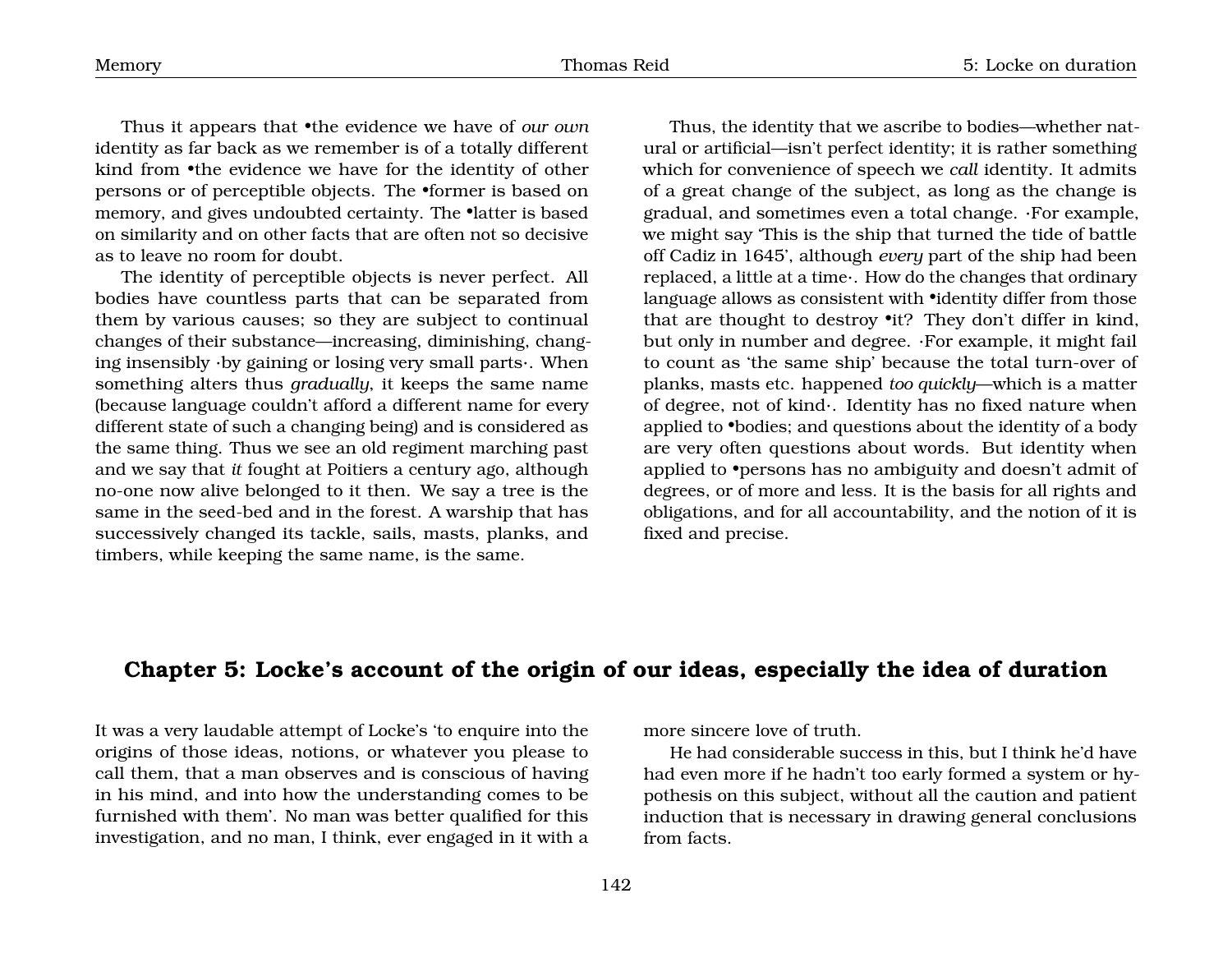The sum of his doctrine I take to be this:

All our ideas or notions fall into one of two classes, the simple and the complex. The simple ones are purely the work of Nature, the understanding being merely passive in receiving them. They are all suggested by two powers of the mind, namely sensation and reflection; and they are the materials of all our knowledge. Complex ideas are formed by the understanding itself; once it has been stocked with simple ideas of sensation and reflection, the understanding has the power to repeat, compare, and combine them. . . .and so can at its pleasure make new complex ideas. But it isn't within the power of the most exalted intellect wit or enlarged understanding, by any quick-wittedness or variety of thought, to invent or create one new simple idea that didn't get into the mind by sensation or reflection. Just as

> •our only power over the material world is a power to compound, divide, and assemble in various forms the matter that God has made, and doesn't enable us to produce or annihilate a single atom,

so also

•we can compound, compare and abstract the original and simple ideas that Nature has given us, but can't make in our minds any simple idea not received by our senses from external objects or by reflection from the operations of our own mind.

(Adapted by Reid from *Essay* II.ii.1-2)

This account of the origin of all our ideas was adopted by Berkeley and Hume; but some very able philosophers who hold Locke's *Essay* in high esteem are dissatisfied with it.

Hutcheson in his *Enquiry into the Origin of our Ideas of*

*Beauty and Virtue* has tried to show that these—·i.e. the ideas of beauty and of virtue·—are original and simple ideas ·that don't come from sensation or reflection, and are instead· furnished by original powers ·of the mind·, which he calls the sense of beauty and the moral sense.

Price in his *Review of the Principal Questions in Morals* has rightly observed that if we take the words 'sensation' and 'reflection' as Locke defined them at the start of his excellent *Essay*, it will be impossible to derive some of our most important ideas from them; and that many simple and original notions are provided for us by the understanding, i.e. by our judging and reasoning power.

Locke says that by 'reflection' he means 'the notice that the mind takes of its own operations and the manner of them'. This, I think, is what we ordinarily call 'consciousness'; and we do indeed derive from it our notions of the operations of our own minds. Locke often speaks of the operations of our own minds as the *only* objects of reflection.

When 'reflection' is taken in this restricted sense, to say that •all our ideas are ideas either of sensation or reflection is to say that •everything we can conceive is either some object of sense or some operation of our own minds—and that is far from being true.

But 'reflection' is commonly used in a much broader sense; many operations of the mind are better candidates for the label 'reflection' than consciousness is. We reflect when we remember or call to mind some past event or state of affairs and survey it with attention. We reflect when we define, when we distinguish, when we judge, when we reason, whether about material things or intellectual ones.

When reflection is taken in this ·broader· sense, which is more common and therefore more proper than the sense Locke gives the word, it can rightly be said to be the only source of all our clear and precise notions of things. For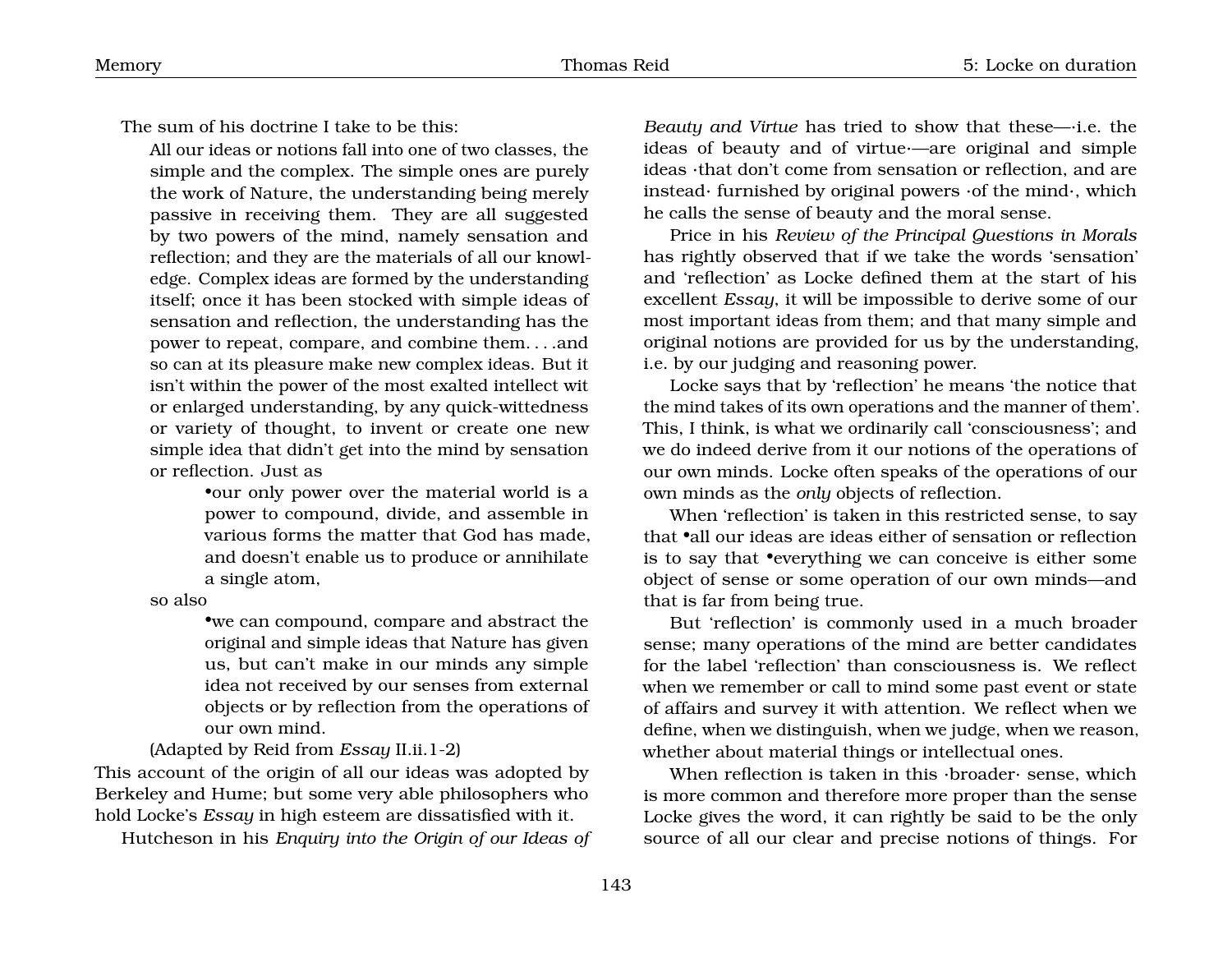although our first notions of material things are acquired by the external senses, and our first notions of the operations of our own minds by consciousness, these first notions are neither simple nor clear. Our senses and our consciousness are continually shifting from one object to another; their operations are transient and momentary, and leave no clear notion of their objects until they are recalled by memory, examined with attention, and compared with other things.

This reflection—·i.e. 'reflection' in the broad sense·—is not *one* power of the mind; it involves many powers, such as recollecting, attending, distinguishing, comparing, judging. By these powers our minds are provided not only with many simple and original notions, but with all our notions that are precise and well-defined—these being the only proper materials of reasoning. Many of these are not notions of perceptible objects or of the operations of our own minds, so they are not ideas of sensation, or of reflection in Locke's sense of 'reflection'. But if you want to call them 'ideas of reflection', taking that word in the more common and proper sense, I have no objection.

Locke seems to me to have sometimes •used 'reflection' in the limited sense given to it in his definition and sometimes •slid unawares into the common sense of the word; and by this ambiguity his account of the origin of our ideas is made obscure and tangled.

After these remarks about Locke's general theory of the origin of our ideas or notions, I proceed to some observations on his account of the idea of duration.

He says: 'Reflection on the sequence of ideas that appear one after another in our minds is what provides us with the idea of succession; and the distance between any two parts of that succession is what we call "duration".' (*Essay* II.xiv.3)

If he means that the idea of succession is prior to the idea of duration—whether prior time or prior in the order of Nature—I think this is impossible, for a reason given by Price: succession presupposes duration, so that it can't in any sense be 'prior' to it; so it would be more proper to derive the idea of succession from that of duration ·than vice versa $\cdot$ . ['x is prior in time to y' just means that x occurs before y does. 'x is prior in the order of Nature' means that any definition or analysis or explanation of y would have to involve x, and not vice versa.]

How does Locke say we get the idea of succession? We get it, he says, by reflecting on the sequence of ideas that appear one after another in our minds.

'Reflecting on the sequence of ideas'—that has to mean remembering the sequence and attending to what our memory testifies concerning it; for if we didn't remember it we couldn't have a thought about it. So it's evident that this reflection includes memory, without which there couldn't be any reflection on what is past or, therefore, any idea of succession.

Speaking strictly and philosophically, no kind of succession can be an object of the senses *or* of consciousness. You can only sense what is the case *now*; you can only be conscious of what is the case *now*; and *now*—a point in time—can't contain a succession. Therefore, the motion of a body—a successive change of place—couldn't be observed by the senses alone without the aid of memory.

This observation seems to contradict the common sense and common language of mankind, when they affirm that they 'see a body move', thus holding motion to be an object of the senses. [Reid then, at considerable length, explains this away: it comes, he says, from the fact that the vulgar use the present tense and the word 'present' to signify a *period* of time, and not always a very short one; whereas he has been using 'present' in the philosophers' sense in which it stands for 'that indivisible point of time which divides the future from the past'. The vulgar usage is all right for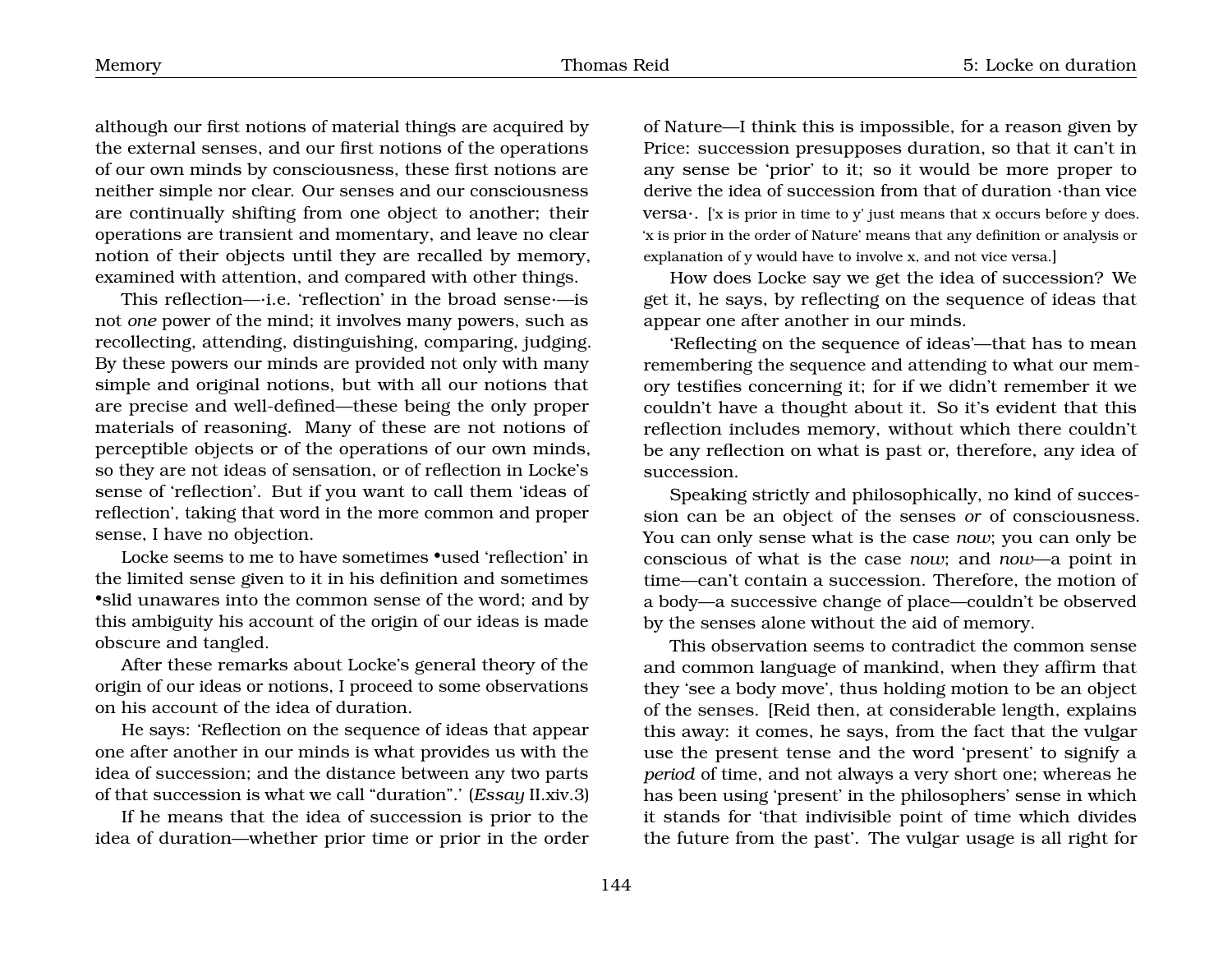everyday purposes, he says, but his point—expressed in the philosophical sense of 'present' or 'now'—still stands. Then:]

Having considered Locke's account of the idea of succession, let us next consider how he derives the idea of duration from the idea of succession. He writes: 'The distance between any parts of that succession, or between the appearance of any two ideas in our minds, is what we call *duration*.'  $(II.xiv.3)$ 

To get a firmer hold on this, let us call the ·temporal· distance between one idea and its immediate successor *one element of duration*; the distance between an idea and the next idea but one in the sequence *two elements of duration*, and so on. If •ten such elements have duration, then •one element must also have duration, for otherwise duration would be made up of parts with no duration, which is impossible. . . . Indeed, nothing is more certain than that every elementary part of duration must have duration, just as every elementary part of extension must have extension.

But now see where we have come to: there is •no succession of ideas within these elements of duration, or single intervals of successive ideas; but we must think of them as having •duration! From this we can infer with certainty that we have a concept of duration that doesn't involve any succession of ideas in the mind.

We can •measure duration by the succession of thoughts in the mind, as we measure length by inches or feet; but the •notion or idea of duration must be antecedent to the measuring of it, just as the notion of length is antecedent to the length's being measured.

Locke draws some conclusions from his account of the idea of duration; we may use these as a way of checking on whether the account is right. One conclusion is that if it were possible for a waking man to keep only one idea in his mind, without variation, he would have no perception of duration at all; and the moment when he began to have this idea would seem to have no ·temporal· distance from the moment when he stopped having it.

·This can't be right·. That one idea should seem to have no duration, and that a multiplication of this *no-duration* should seem to have duration, strikes me as being just as impossible as that the multiplication of nothing should produce something.

Another conclusion that Locke draws from this theory is that the same period of duration appears long to us if the succession of ideas in our mind is quick, and short if the succession is slow.

There can be no doubt that the same length of duration appears in some circumstances much longer than in others; the time appears long when a man is suffering pain or distress and when he is eager in the expectation of some happiness. On the other hand, when he is pleased and happy in pleasant conversation, or delighted with a variety of pleasant objects that strike his senses or his imagination, time flies away and appears short.

According to Locke's theory, in the time-seems-long case the succession of ideas is very quick, and in the time-seemsshort case it is very slow. I'm inclined to think that the exact opposite is the truth! When a man is racked with pain or with expectation, he can hardly think of anything but his distress; and the more his mind is occupied by that single object, the longer the time seems. On the other hand, when he is entertained with cheerful music, with lively conversation and brisk sallies of wit, there seems to be the quickest succession of ideas but the time seems shortest. . . .

If the idea of duration were acquired merely from the succession of ideas in our minds, that succession itself must seem to us equally quick at all times, because the only measure of duration is the number of succeeding ideas; but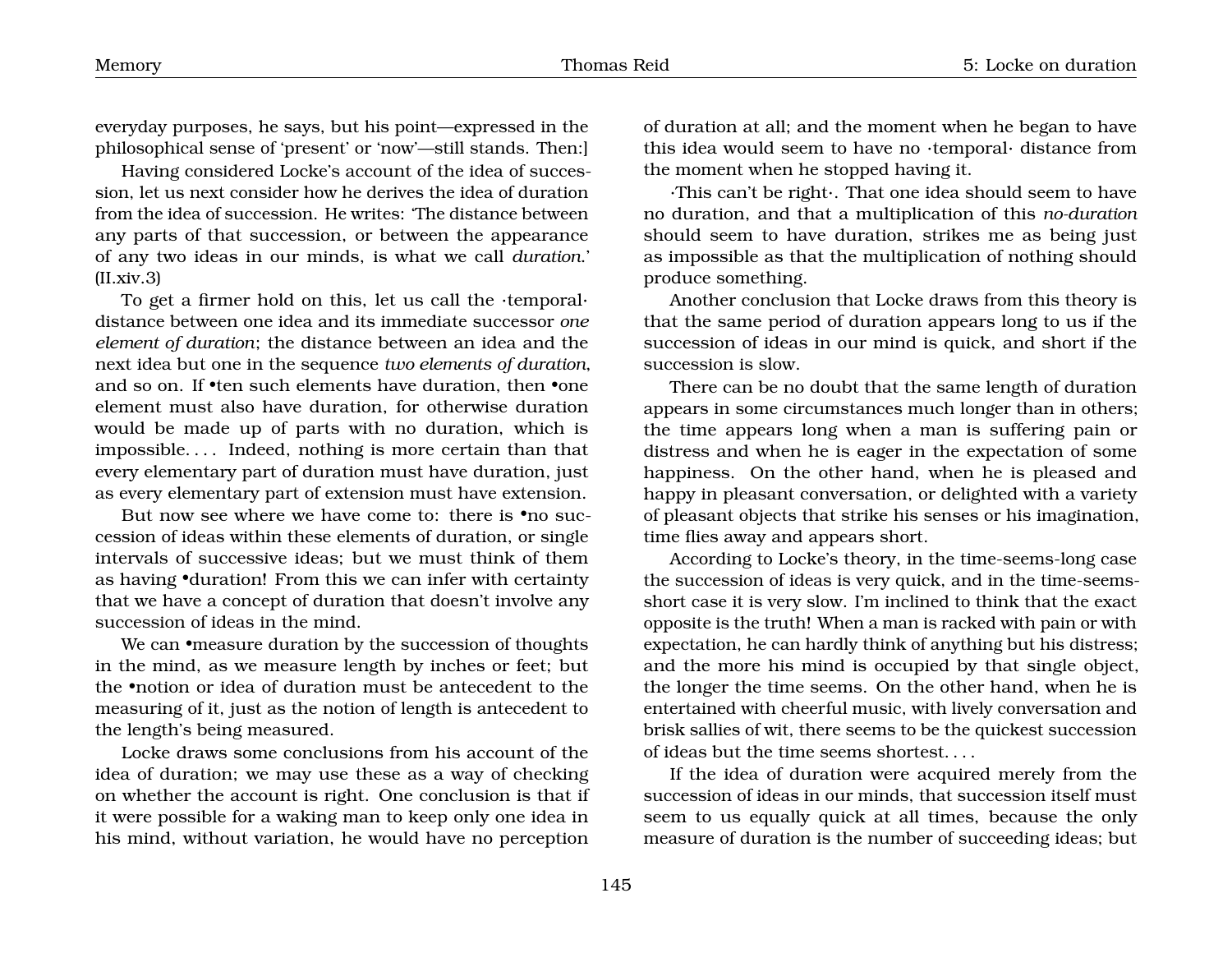if you are capable of reflection at all, I'm sure you are aware that at some times your thoughts come slowly and heavily and at other times have a much quicker and livelier motion.

I know of no ideas or notions that have a better claim to be accounted simple and original than those of space and time. [The recurring phrase 'simple and original' is a weapon of Reid's against Locke. An 'original' notion or idea is one that *starts in* the mind rather than being *put into* it from the outside by sensation. And a 'simple' idea or notion can't have been put together in the mind by the kind of compounding operation that Locke allows. So any idea that is both original and simple is a counter-example to Locke's theory about the origin of our ideas. What place do 'ideas of reflection' have in this line of thought? It's not clear. Some such ideas are •simple and all are •original in the sense that they start in the mind rather than being put into it from outside. Reid doesn't directly attack that problem.] It is essential to both space and time to be made up of parts, but every part is similar to the whole and of the same nature. Because space has three dimensions, different parts of it can differ in shape as well as in size; but time has only one dimension, so its parts can differ from it only in size; and as it is one of the simplest objects of thought, our conception of it ·can't come from our forming it by composition in Locke's manner, so it· must be purely the effect of our constitution, and given to us by some original power of the mind.

The sense of seeing, by itself, gives us the conception of and belief in only •two dimensions of extension, but the sense of touch reveals •three; and from thinking about finite extended things we are necessarily led by reason to the belief in an immensity—·a space infinite in all directions·—that contains them.

Similarly, memory gives us the conception of and belief in finite intervals of duration. From thinking about these we are necessarily led by reason to the belief in an eternity which includes all things that have a beginning and end. Our conceptions both of space and time are probably partial and inadequate, and therefore we are apt to get lost and tangled in our reasonings about them.

When we consider •the smallest parts of time and space, our understanding is just as puzzled as it is when we consider •the whole. We are forced to acknowledge that space and time are in their nature divisible without end or limit; but there are limits beyond which our faculties can't divide either of them.

[Reid then spends a page discussing empirical questions about how finely humans can discriminate small lengths of space or time. He ends with an experiment which he says shows 'that the sixtieth part of a second of time is discernible by the human mind'.]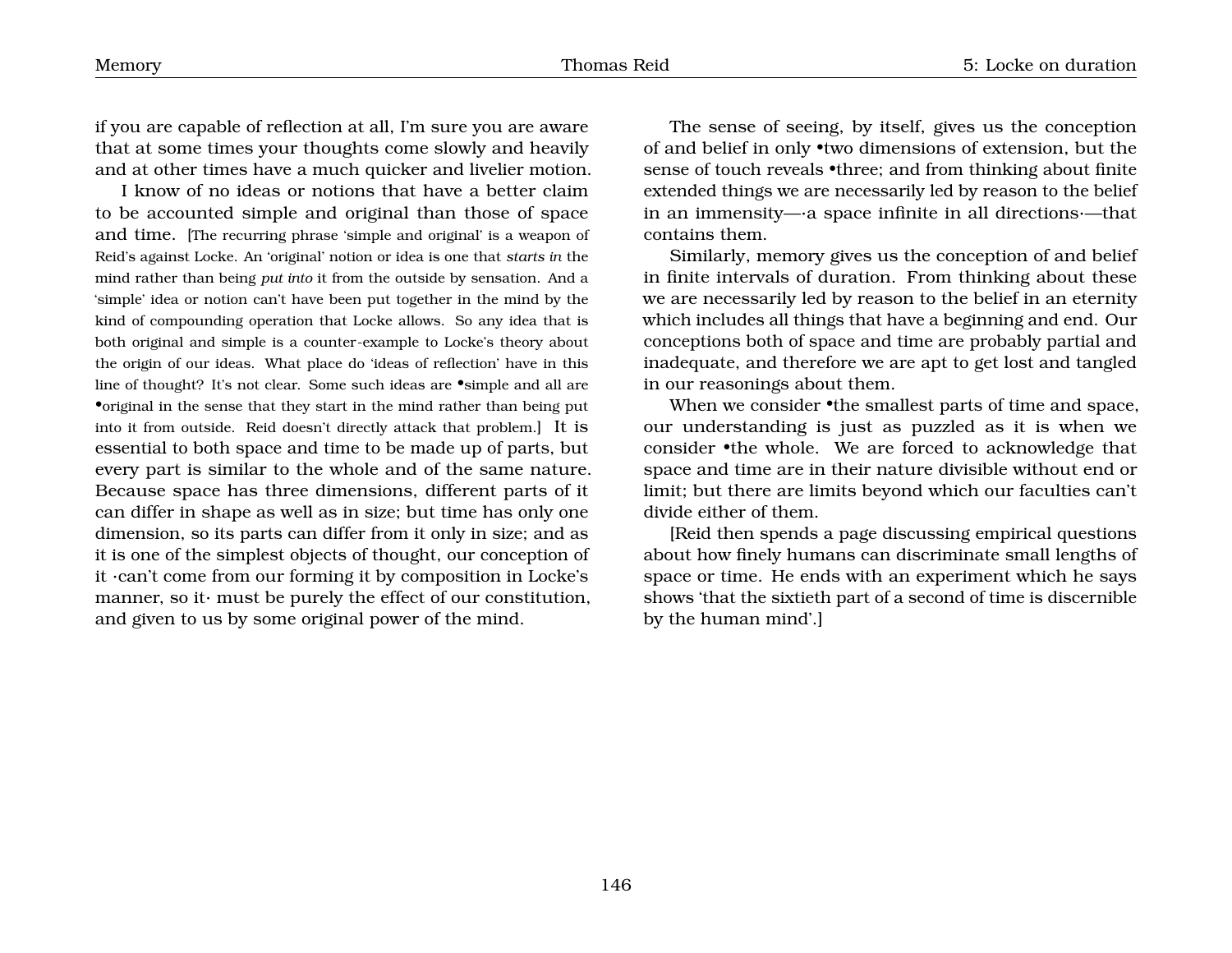### <span id="page-15-0"></span>**Chapter 6: Locke's account of our personal identity**

In a chapter on identity and diversity, Locke makes many ingenious and sound observations, and some that I think can't be defended. I shall confine my discussion to his account of our own personal identity. His doctrine on this subject has been criticized by Butler in a short essay appended to his *The Analogy of Religion*, an essay with which I complete agree.

As I remarked in chapter 4, identity presupposes the continued existence of the being whose identity is affirmed, and therefore it can be applied only to things that have a continuous existence. For as long as any being continues to exist, it is the same being; but two beings that have different beginnings or different endings of their existence can't possibly be the same. I think Locke agrees with this.

He is absolutely right in his thesis that to know what is meant by 'same person' we must consider what 'person' stands for. He defines 'person' as *a thinking being endowed with reason and with consciousness*—and he thinks that consciousness is inseparable from thought.

From this definition it follows that while the thinking being continues to exist, and continues thinking, it must be the same person. To say that

•the thinking being is the person, and yet that

> •the person ceases to exist while the thinking being continues,

or that

•the person continues while the thinking being ceases to exist,

strikes me as a manifest contradiction.

One would think that the definition of 'person' would completely settle the question of what the nature of personal identity *is*, or what personal identity *consists in*, though there might still remain a question about how we come to *know* and *be assured of* our personal identity. But Locke tells us:

> Personal identity, i.e. the sameness of a rational being, consists in consciousness alone; and as far as this consciousness can be extended backwards to any past action or thought, so far reaches the identity of that person. So that whatever has the consciousness of present and past actions is the same person to whom they belong. [Adapted by Reid from II.xxvii.9; the main difference is that Locke wrote 'is the same self' etc.

This doctrine has some strange consequences that the author was aware of. For example: if the same consciousness could be transferred from one thinking being to another (which Locke thinks we can't show to be impossible), then **two or twenty thinking beings could be the same person**. And if a thinking being were to lose the consciousness of the actions he had done (which surely is possible), then he is not the person who performed those actions; so that **one thinking being could be two or twenty different persons** if he lost the consciousness of his former actions two or twenty times.

Another consequence of this doctrine (which follows just as necessarily, though Locke probably didn't see it) is this: A man may *be* and at the same time *not be* the person that performed a particular action. Suppose that a brave officer

•was beaten when a boy at school, for robbing an orchard,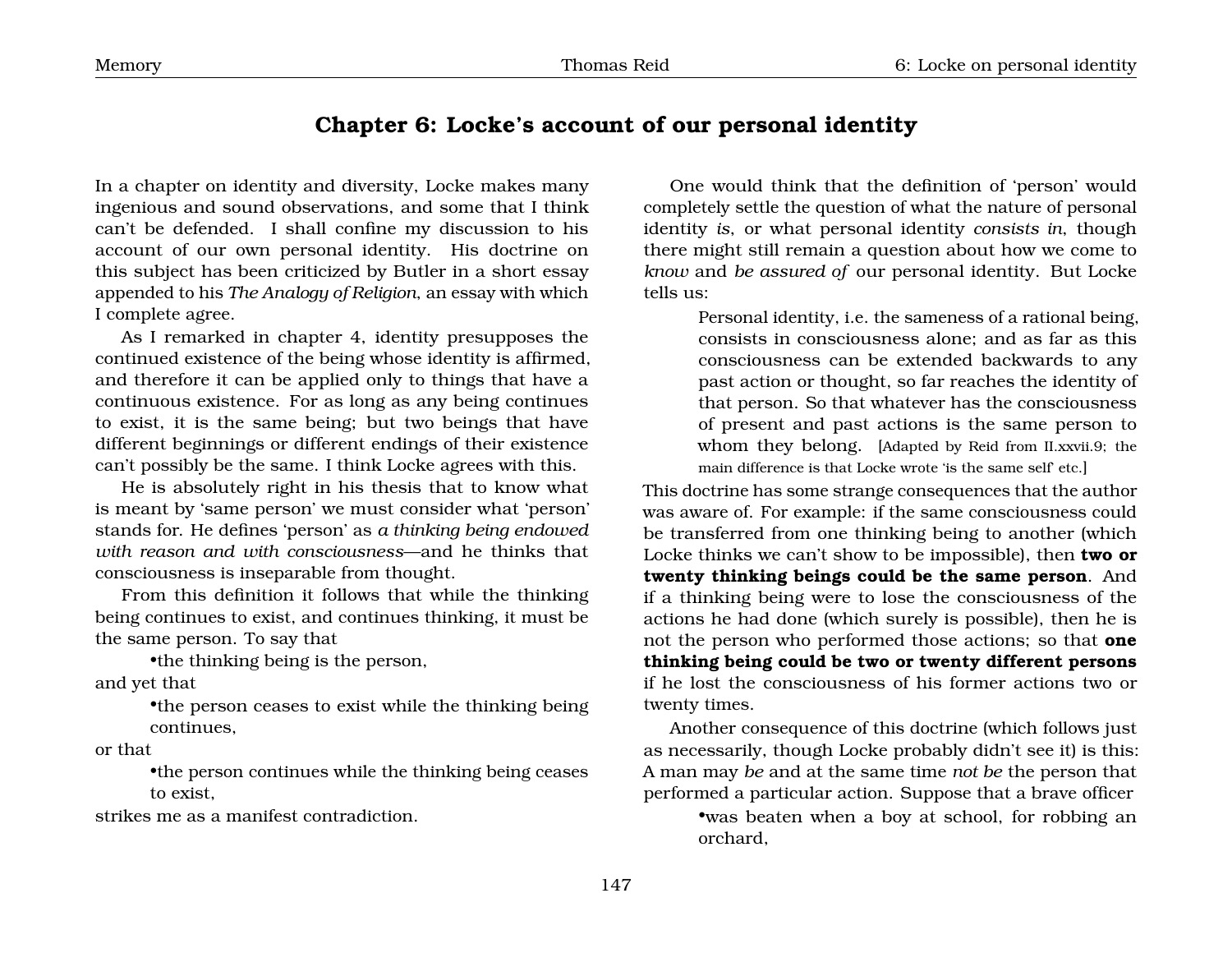•captures an enemy standard in his first battle, and •is made a general in advanced life.

Suppose also (and you have to agree that this is possible) that when he took the standard he was conscious of his having been beaten at school, and that when he became a general he was conscious of his taking the standard but had absolutely lost the consciousness of his beating.

Given these suppositions, it follows from Locke's doctrine that he who was beaten at school is the same person who captured the standard, and that he who captured the standard is the same person who was made a general. From which it follows—if there is any truth in logic!—that

> •the general is the same person as him who was beaten at school.

But the general's consciousness does not reach so far back as his beating, and therefore according to Locke's doctrine

•the general is not the person who was beaten.

So the general *is* and at the same time *is not* the person who was beaten at school.

Leaving the consequences of this doctrine to those who have leisure to trace them, I shall offer four observations on the doctrine itself.

[Before Reid does that, the preparer of these texts ventures to intrude as a commentator. Reid offers the foregoing argument so confidently, and to so much applause from others in later centuries, that its lack of charity towards Locke should be pointed out. The tone and tenor of Locke's Identity chapter are compatible with this possibility:

- (1) Locke was thinking in terms of *sufficient* conditions for personal identity.
- (2) He silently assumed that elementary logic was to be built into his account, so that *one* sufficient condition for the truth of 'x is z' would be 'x is y & y is z'.
- (3) His 'same consciousness' account was meant to present not *everything* that could make a statement of personal identity true but everything that (a) could make such a statement true *and (b) didn't itself presuppose the truth of any such statement*.

This interpretation would be ruled out only if he explicitly and persistently said that his 'same consciousness' stuff was meant, on its own, to give sufficient *and necessary* conditions for the truth of 'x is z'. But he did no such thing. Why didn't he *say* that elementary logic—i.e. the transitivity of identity—was being assumed? He shouldn't have needed to; in a fair-minded world it would go without saying.]

(1) Locke attributes to *consciousness* the conviction we have of our past actions, as if a man could now be *conscious* of what he did twenty years ago. It is impossible to make sense of this unless 'consciousness' means *memory*, the only faculty by which we have an immediate knowledge of our past actions.

Sometimes in informal conversation a man says he is 'conscious' that he did such-and-such, meaning that he distinctly remembers that he did it. In ordinary everyday talk we don't need to fix precisely the borderline between consciousness and memory. . . . But this ·imprecision· ought to be avoided in philosophy—otherwise we run together different powers of the mind, ascribing to one what really belongs to another. If a man can be ·strictly and literally· *conscious of* what he did twenty years or twenty minutes ago, then there is nothing for memory to do, and we oughtn't to allow that there is any such faculty. The faculties of •consciousness and •memory are chiefly distinguished by this: •consciousness is an immediate knowledge of the present, •memory is an immediate knowledge of the past.

So Locke's notion of personal identity, stated properly, is that personal identity consists in clear remembering. . . .

(2) In this doctrine, not only is •consciousness run together with •memory, but (even more strange) •personal identity is run together with •the evidence we have of our personal identity.

It is very true that my remembering that I did such-andsuch is the evidence I have that I am the identical person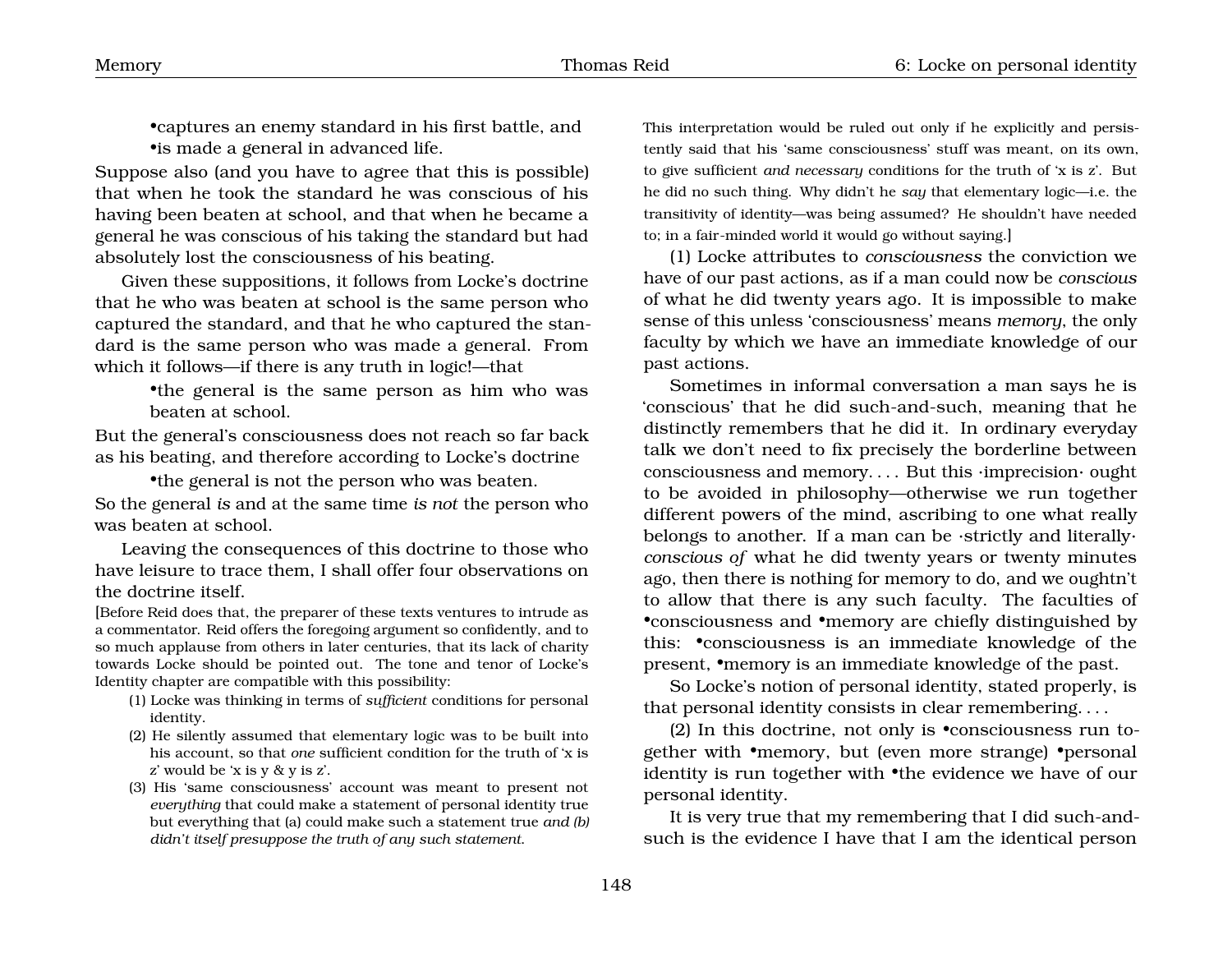who did it. And I'm inclined to think that this what this is what Locke meant. But to say that my remembering that I did such-and-such, or my consciousness that I did it, *makes me* the person who did—that strikes me as an absurdity too crude to be entertained by anyone who attends to the meaning of it. For it credits memory or consciousness with having a strange magical power to produce its object, though that object must have existed before the memory or consciousness that ·supposedly· produced it.

Consciousness is the testimony of one faculty; memory is the testimony of another faculty. To say that •the testimony is the cause of •the thing testified is surely absurd if *anything* is absurd, and Locke couldn't have said it if he hadn't confused the testimony with the thing testified. . . .

(3) Isn't it strange that the sameness or identity of a person should consist in something that is continually changing, and is never the same for two minutes?

Our consciousness, our memory, and every operation of the mind are still flowing like the water of a river, or like time itself. The consciousness I have this moment can't be the same consciousness that I had a moment ago, any more than this moment can be that earlier moment. Identity can only be affirmed of things that have a continuous existence. Consciousness and every kind of thought is passing and momentary, and has no continuous existence; so if personal identity consisted in consciousness it would certainly follow that no •man is the same •person any two moments of his life; and as the right and justice of reward and punishment is based on personal identity, no man would be responsible for his actions! But though I take this to be the unavoidable consequence of Locke's theory of personal identity, and though some people may have liked the doctrine the better on this account, I am far from imputing anything of this kind to Locke himself. He was too good a man not to have

rejected in horror a doctrine that he thought would bring this consequence with it.

(4) In his discussion of personal identity, Locke uses many expressions that I find unintelligible unless he wasn't distinguishing •the sameness or identity that we ascribe to an individual from •the identity which in everyday talk we ascribe to many individuals of the same species.

When we say that pain and pleasure, consciousness and memory, are *the same* in all men, this 'same'ness can only mean *similarity*, i.e. sameness *of kind*. ·If it meant individual identity, i.e. identity properly and strictly so-called, it would be implying· that the pain of one man could be the same individual pain that another man also felt, and this is no more possible than that one man should be another man; the pain I felt yesterday can no more be the pain I feel to-day than yesterday can be today; and the same thing holds for •every operation of the mind and •every episode of the mind's undergoing something. The same kind or species of operation may occur in different men or in the same man at different times, but it is impossible for the *the same individual operation* to occur in different men or in the same man at different times.

So when Locke speaks of 'the same consciousness being continued through a succession of different substances', of 'repeating the idea of a past action with the same consciousness we had of it at the first' and 'the same consciousness extending to past and future actions', these expressions are unintelligible to me unless he means not the same individual consciousness but a consciousness that is of the same kind.

If our personal identity consists in consciousness, given that consciousness can't be •the same individually for any two moments but only •of the same kind, it would follow that we are not for any two moments the same *individual* persons but the same *kind* of persons.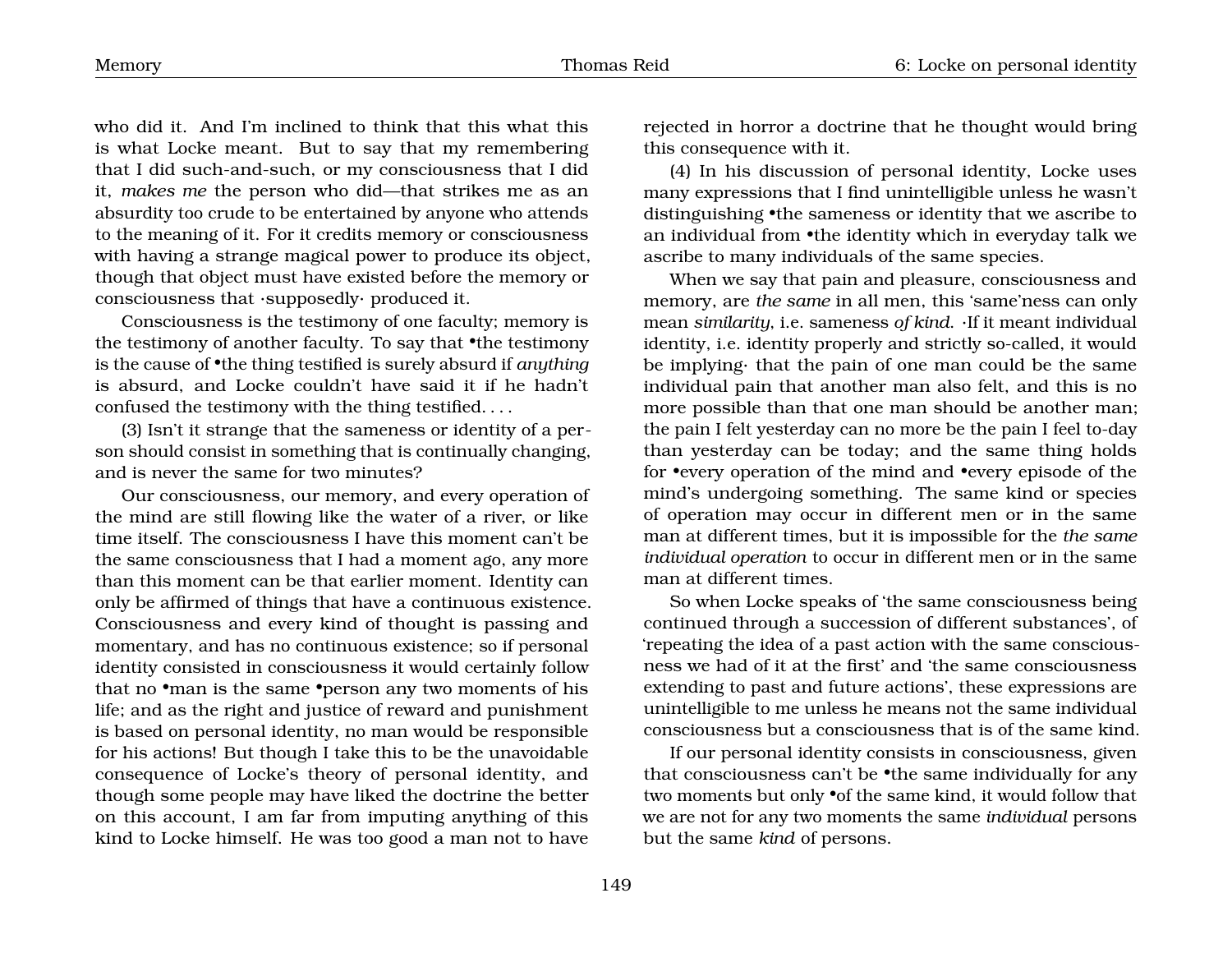As our consciousness sometimes ceases to exist—as in sound sleep—our personal identity must cease with it, according to Locke's theory. He allows that a single thing

can't have two beginnings of existence; so our identity would be irrecoverably lost every time we stopped thinking, even if only for a moment.

#### <span id="page-18-0"></span>**Chapter 7: Theories about memory**

The common theory of ideas—i.e. of images in the brain or in the mind of all the objects of thought—has been very generally used to account for the faculties of •memory and •imagination as well as •perception by the senses....

The Aristotelian view about memory is expressed by Alexander Aphrodisiensis, one of the earliest Greek commentators on Aristotle, thus:

. . . .The operations of our senses in relation to perceptible objects makes an impression. . . .or picture in our original sensorium, this being a trace of the motion caused in us by the external object. When the external object is no longer present, the trace remains, and is preserved as a kind of image of the object, and because of this preservation it becomes the cause of our having memory. . . . [The sensorium is part of the *brain*.] A passage from Alcinous, expounding Plato, shows the

ancient Platonists and Aristotelians agreeing that:

When the form or type of things is imprinted on the mind by the sense-organs, and imprinted in such a way that it isn't deleted by time but preserved firm and lasting, its preservation is called *memory*.

On this basis, Aristotle explains the shortness of memory in children by their brain's being too moist and soft to keep impressions that are made on it. And the defect of memory

in old men he explains by the hardness and rigidity of their brain, which stops it from receiving any durable impression.

This ancient theory of the cause of memory is defective in two respects. ·One could express them by saying that the theory fails *both* parts of Newton's 'first rule of philosophising·' [see Essay 1, near the end of chapter 3]. (1) If the assigned cause really *did* exist, it would be far from explaining the phenomenon ·of memory·. (2) There is no evidence—not even a probability—that *that* cause exists.

(1) All the nerves terminate in the brain; and disorders and damage to the brain are found to affect our powers of perception even when the external sense-organ and the relevant nerve are sound. These two facts make it *probable* that in perception some impression is made on the brain, as well as on the sense-organ and the nerves. But we are totally ignorant of the nature of this impression on the brain. It can't resemble the perceived object, and it doesn't provide the faintest explanation for the sensation and perception that follow it. I have argued all this in Essay 2, and I'll now take it for granted.

Well, then, if the impression on the brain is insufficient to explain the •perception of objects that are •present, it can't have a better chance of explaining the •memory of things that are •past!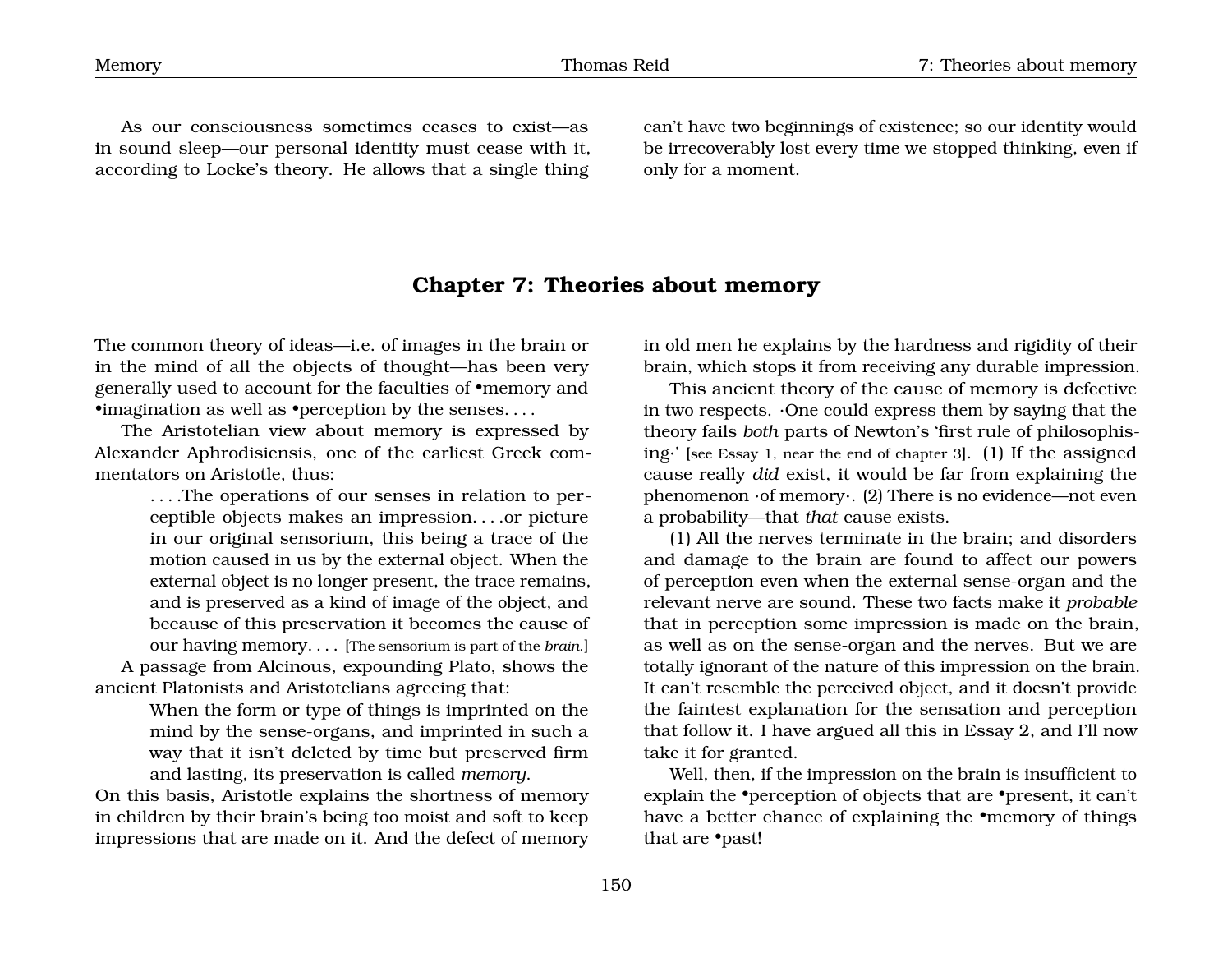So that even if it were certain that the impressions made on the brain in perception remain as long as there is any memory of the object, all we could infer from this is that by the laws of Nature that impression is connected with the remembering of that object. We would still know nothing about *how* the impression contributes to this remembering, because it is impossible to discover how thought of any kind should be produced by an impression on the brain or on any part of the body.

It would be absurd to say that this impression, rather than being the *cause of* memory, *is* memory.

If a philosopher undertakes to explain the force of gunpowder in the discharge of a musket, and then solemnly tells us that the cause of this phenomenon is the pulling of the trigger, this wouldn't make us much wiser! Well, we aren't told any more about the cause of memory by being told that it is caused by a certain impression on the brain. . . .

(2) Another defect in this theory is that there's no evidence making it even *probable* that the assigned cause does exist, i.e. that the impression made on the brain in perception *does* remain after the object is removed.

That impression, whatever its nature may be, is caused by the impression that the object makes on the sense-organ and on the nerve. Philosophers suppose, without any evidence, that when the object is removed and the impression on the sense-organ and nerve stops, the impression on the brain continues and is permanent—i.e. that **when the cause is removed, the effect continues**. The brain, surely, doesn't look better fitted to retain an impression than the organ and the nerve are.

Another point: suppose that the impression on the brain *does* continues after its cause is removed—then its effects ought to continue while it continues, i.e. the sensation and perception should be as permanent as the impression on the brain that is supposed to be their cause. But here the philosopher makes a second supposition, with as little evidence as he has for the first assumption, and of a contrary nature to that one. That is, he assumes **that while the cause remains, the effect ceases**.

And if this second supposition is granted, there is need for a third, namely that the same cause that at first produced sensation and perception afterwards produces memory though memory is an operation essentially different both from sensation and perception.

A fourth supposition must also be made, namely that **although this cause is permanent, doesn't produce its effect at all times**—it must be like an inscription that is sometimes covered with rubbish and on other occasions made legible. For the memory of things is often interrupted for a long time, and circumstances bring to our recollection things we had long forgotten. And to top off my series of criticisms: many things are remembered that aren't objects of the senses, couldn't ever have been perceived by the senses, and so couldn't make any impression on the brain by means of the senses.

Thus when philosophers have piled one supposition on another, as the giants piled up the mountains in order to climb to the heavens, nothing comes of it: memory remains inexplicable, and we don't know how we remember things past any more than we know how we are conscious of the present.

But I should remark here that although impressions on the brain are no help in *explaining* memory, it's very likely that in the human frame memory does depend on some proper state or condition of the brain. Although the contents of our memory aren't—and couldn't possibly be—in the least *like* any brain-state, still Nature may have subjected us to this law that a certain constitution or state of the brain is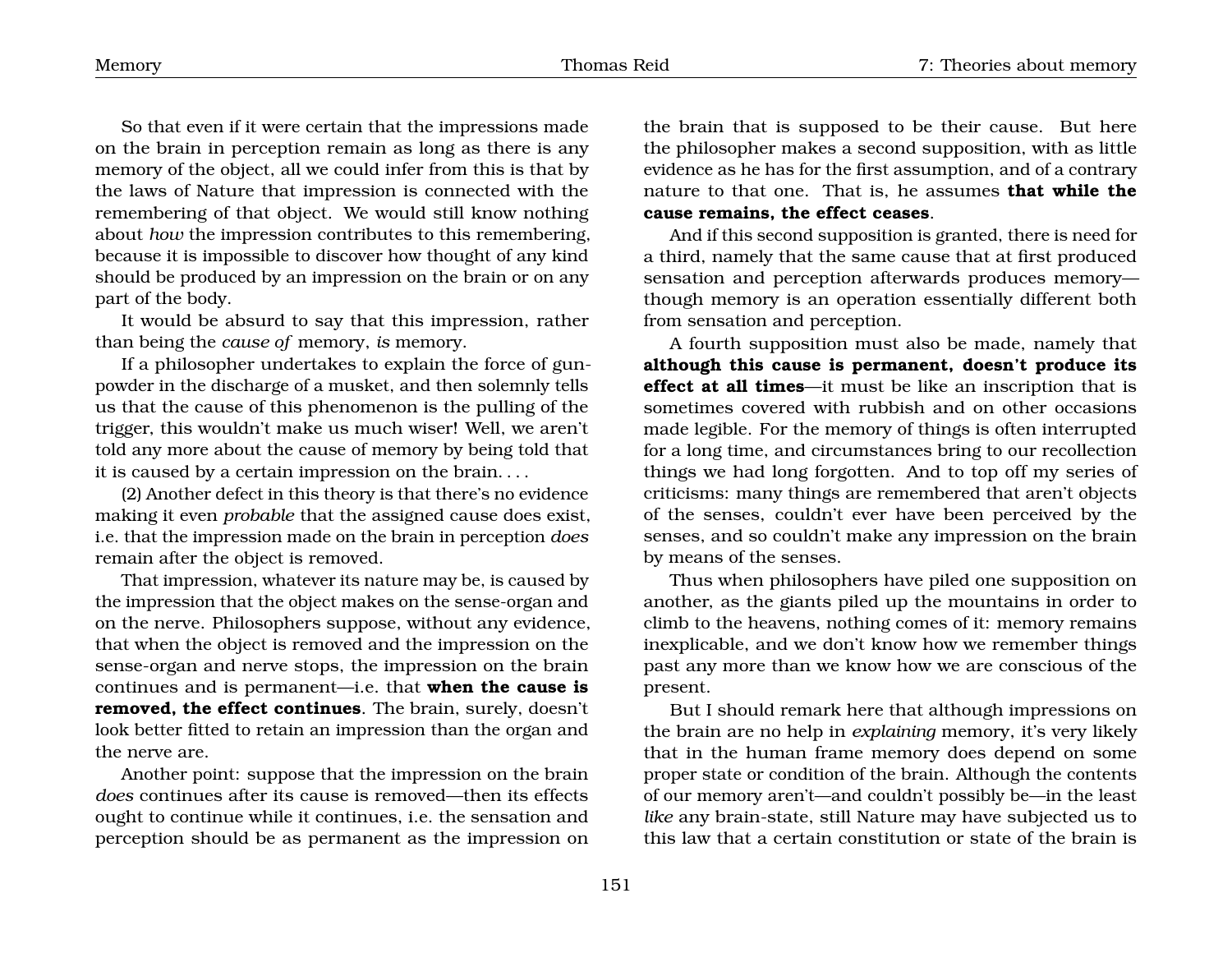necessary for memory. Many well known facts lead us to conclude that this is really the case.

Careful empirical work *might* lead to the discovery of the right way to keep the brain in the state that is favourable to memory, and of remedying the brain disorders that hinder memory. This would be an outstanding medical advance; but even if it were made, it would give no help in understanding how one brain-state assists memory and another hurts it.

I know for sure that the impression made on my hand by the jab of a pin occasions acute pain. But can any philosopher show *how* this cause produces the effect? The nature of the impression is perfectly known, but that knowledge gives no help in understand how the impression affects the mind. And if we knew •the brain-state that causes memory as clearly as we know •the impression on my hand that causes pain, we still wouldn't know anything about *how* that brain-state contributes to memory. For all we know to the contrary, we could have been so constituted that the jab of a pin in the hand, instead of causing pain, should cause a memory! And *that* constitution would be no more inexplicable than our actual constitution is.

The body and mind operate on each other according to fixed laws of Nature; and it is the business of a philosopher to discover those laws by observation and experiment. But when he has discovered them, he must settle for knowing them as *facts* whose cause is inscrutable to the human understanding.

When Locke and those who have followed him speak of impressions on the *brain* as the cause of memory, they are more cautious than the ancients in saying this, and say it only in passing. Their preferred view is that memory is caused rather by our retaining in our *minds* the ideas acquired by either sensation or reflection.

Locke says this can be done in two ways:

First, by keeping the idea for some time actually in view—this is called *contemplation*. Secondly, by the power to revive again in our minds the ideas which, after being imprinted, have disappeared or have been (as it were) laid out of sight; and this is *memory*, which is (as it were) the storehouse of our ideas. (Adapted by Reid from *Essay* II.x.1-2)

To explain this more clearly, Locke immediately adds the following remark:

> But our ideas are nothing but actual perceptions in the mind, and cease to be anything when they are not perceived; so that this 'storing of ideas in the repository of the memory' really means only that the mind has a power in many cases to revive perceptions that it has once had, with attached to them the additional perception *that it has had them before*. It is in this sense that our ideas are said to be 'in our memories', when they are actually nowhere. It's just that there is an ability in the mind to revive them again when it wants to, and (as it were) paint them on itself anew, though some with more and some with less difficulty, some more lively and others more obscurely. (II.x.2)

In this account of memory, the repeated use of the phrase 'as it were' leads one to think that the account is partly figurative; so we must try to distinguish the •figurative part from the part that is philosophical ·and therefore absolutely •literal·. The figurative part is addressed to the ·reader's· imagination: it presents a picture of memory that needs to be seen from a proper distance and from a particular point of view. The literal part is addressed to the ·reader's· understanding, and we should be able to view it from close up and subject it to a critical examination.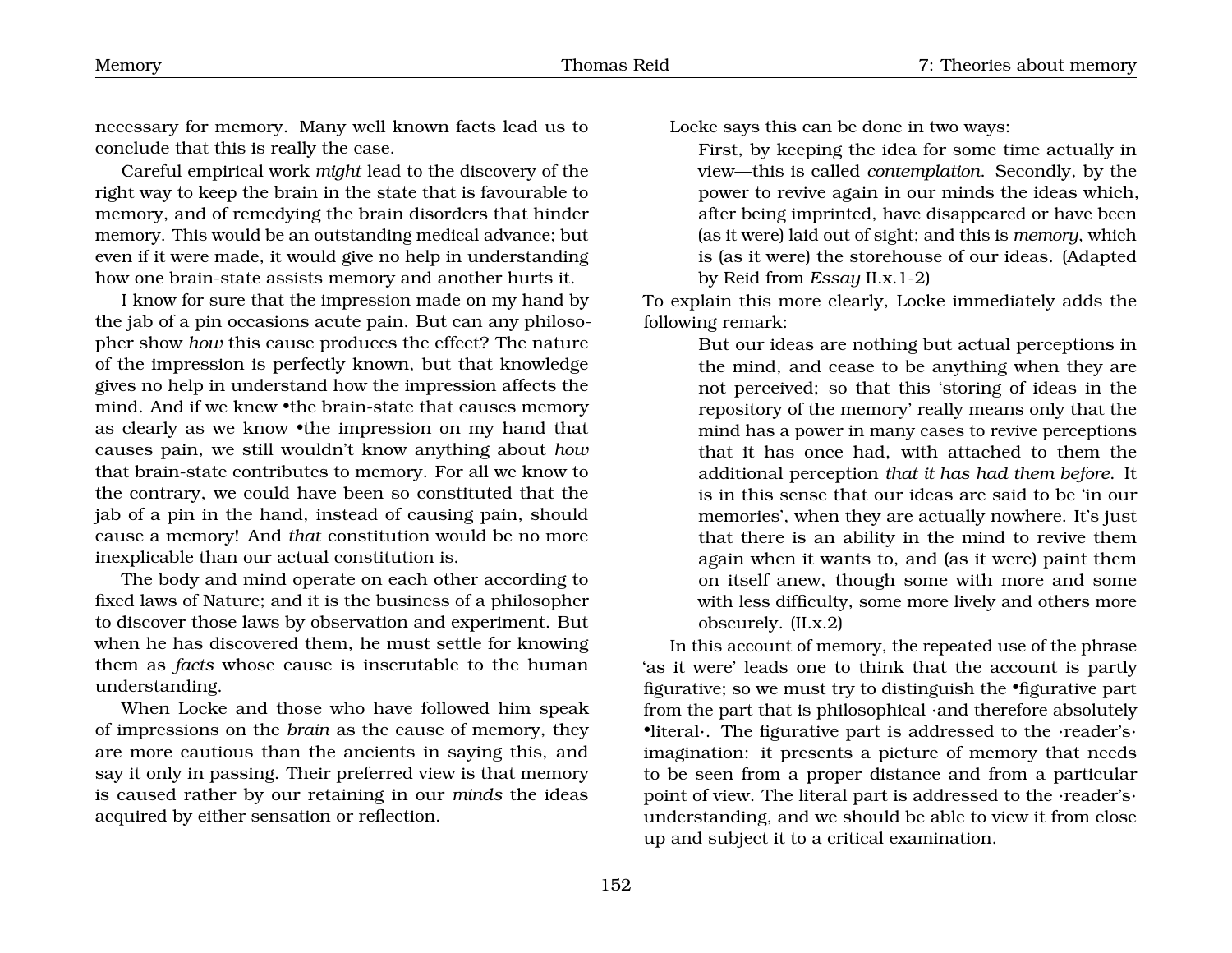The analogy between memory and a repository, and between remembering and keeping, is obvious and is to be found in all languages, because it is very natural to express the operations of the mind by images taken from material things. But in philosophy we ought to draw aside the veil of imagery and view the mind's operations naked.

So when we are told that memory is a 'repository' or 'storehouse' of ideas, in which they are 'stored' when not perceived and brought out again brought when they are needed, I take this to be popular and rhetorical ·and figurative·. For Locke tells us that when they are not perceived they 'are nothing' and are 'nowhere'; so they can't ·literally· be stored in a repository or retrieved from it.

But he also tells us that 'this "storing of ideas in the repository of the memory" really means only that the mind has a power in many cases to revive perceptions that it has once had, with attached to them the additional perception that it has had them before'. I think we have to understand this literally and philosophically.

But it seems to me that when something has stopped being *anything*, it is as hard to 'revive' it as to 'store' it in—or bring it out of—a 'repository'. Once a thing has been annihilated, *it*—the very same thing—can't be produced again, though another thing like it may be produced. Locke in another place accepts that a single thing can't have two beginnings of existence. . . . From this it follows that an ability to 'revive' our ideas or perceptions after they have ceased to exist can't mean more than an ability to create new ideas or perceptions similar to those we had before.

They are said to be revived 'with attached to them the additional perception *that the mind has had them before*'. This surely would be a deceptive perception, because an idea can't have two beginnings of existence, and we can't believe that it could. All we can believe is that we formerly had ideas

or perceptions very like these ones though not identically the same. And in any case, one would think that for me to have a perception that *this is the one I had before* or *this is like the one I had before*—it doesn't matter which—requires me to have a memory of the one I had before.

In explaining this 'reviving' of our perceptions, Locke also says that 'the mind (as it were) paints them on itself anew'. There may be something figurative in this; but even allowing for that, the remark must imply that the mind in painting things that have ceased to exist must have a memory of what they were, since every painter must have a copy either in front of him or in his imagination and memory.

These remarks on Locke's account of memory are intended to show that his system of ideas throws no light on this faculty, but rather tends to darken it. . . .

Everyone knows what memory is; everyone has a clear notion of it. But when Locke speaks of *a power to revive in the mind* ideas that were imprinted and then disappeared, or that have been (as it were) laid out of sight, one would hardly know it was memory he was describing if he hadn't told us! There are other things that it seems to fit at least as well as it does memory:

> I see the picture of a friend. I shut my eyes, or turn them another way, and the picture disappears or is (as it were) laid out of sight. I have a power to turn my eyes again towards the picture, and immediately the perception is revived.

Is this *memory*? Surely not! But it fits Locke's account as well as memory itself can do.

I would point out that Locke uses the word 'perception' in too indefinite a way, as he does the word 'idea'.

In his chapter on perception (*Essay* II.ix), he says that perception is the 'first faculty of the mind exercised about our ideas' [= 'the mind's most basic way of engaging with ideas']. But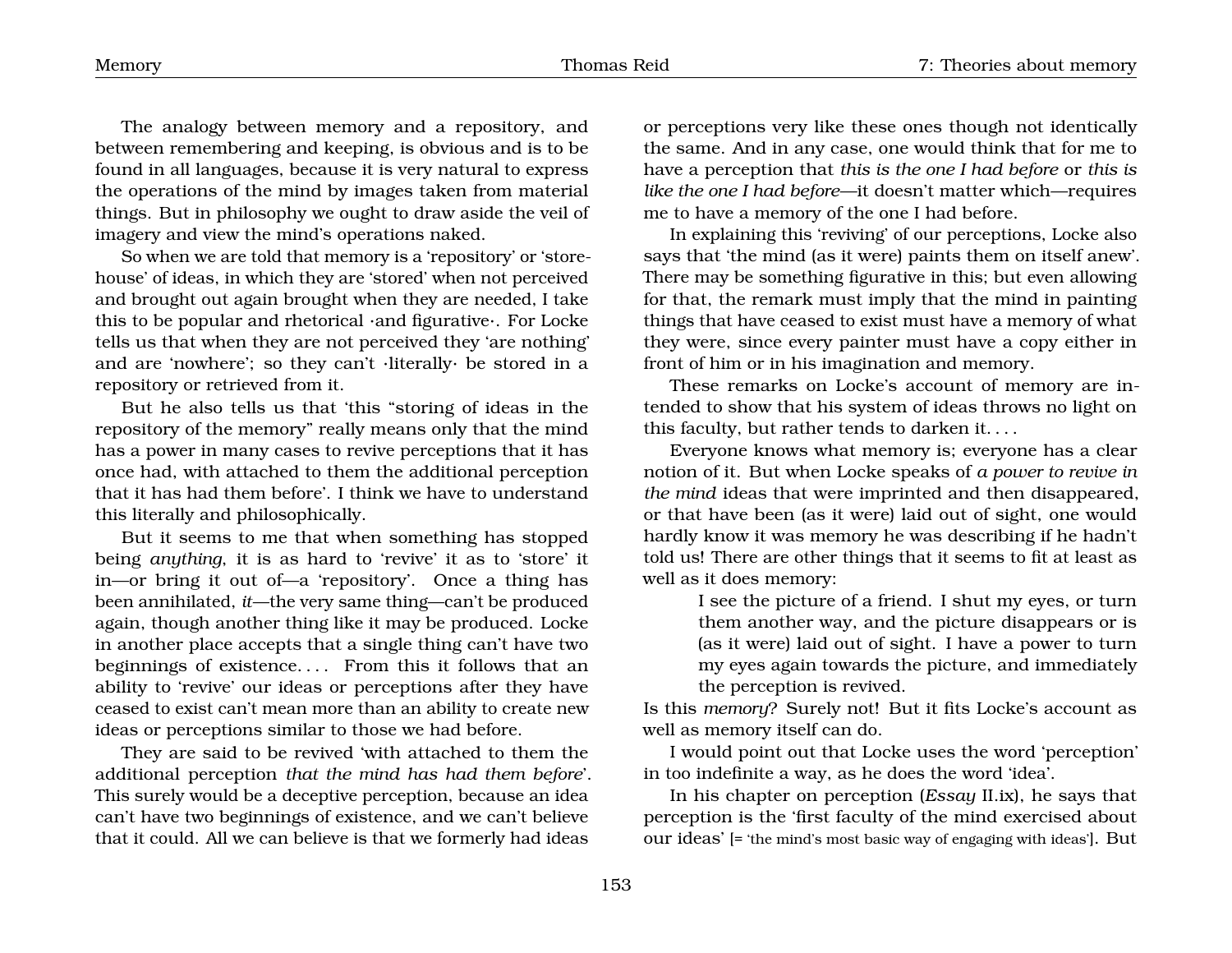here ·in Locke's chapter on memory (*Essay* II.x)· we are told that ideas are 'nothing but perceptions'. It strikes me as odd to say that

> •perception is the first faculty of the mind exercised about our ideas,

and even more odd to say that

•ideas are the first faculty of the mind exercised about our ideas.

·Of course Locke doesn't say about ideas anything as weird as that, but why not?· Why shouldn't ideas be a faculty, as well as perception, if both are the same?

Memory is said to be a power to revive our perceptions. Doesn't it follow from this that everything that can be remembered is a perception? If that is so, it will be difficult to find anything in Nature but perceptions!

Our ideas, Locke tells us, are 'nothing but actual perceptions'; but in many places in the *Essay* he says that ideas are the *objects of* perception, and that the mind in all its thoughts and reasonings doesn't—and can't—have any immediate *object* other than its own ideas. Doesn't this make it seem that Locke either

> •regarded the operations of the mind as the same thing as the objects of those operations

or

•used 'idea' sometimes in one sense and sometimes in another, without warning us of the ambiguity and probably without being aware of it?

One of the doctrines in Hume's philosophy is that there is no distinction between the operations of the mind and their objects. But I see no reason to attribute this opinion to Locke. Instead, I think that despite his great judgment and candour, his understanding was entangled by the ambiguity of 'idea' and that most of the defects of his *Essay* come from that.

Hume saw further into the consequences of the common system concerning ideas than any author had done before him. [The 'common system' is the 'common theory' discussed in Essay 2, chapter 8.] He saw the absurdity of making every object of thought double, splitting it into •a remote object that has a separate and permanent existence and an *•*immediate object called an 'idea' or 'impression' that is an image of the other and doesn't exist except when we are conscious of it. According to this system, our only communication with the external world is through the internal world of ideas, which *represents* the external world to the mind.

He saw that we had to reject one of these worlds as a fiction, and the question was *Which?* On the one hand,

> All mankind—learned and uneducated—had invented the existence of the external world, without any good reason.

On the other:

Philosophers had invented the internal world of ideas, so as to account for the mind's communication with the external world.

Hume adopted the former of these two opinions, and exercised his reason and eloquence in support of it.

Berkeley had gone far enough along this road to reject the material world as fictitious, ·a mere invention·, but it was left to Hume to complete the system, thus:.

According to his system, the only things a man can know or conceive are impressions and ideas in his own mind. And these ideas are not *representatives*, as they were in the old system. There is nothing else in Nature, or anyway nothing within the reach of our faculties, for them to represent. What the vulgar call 'the perception of an external object' is nothing but a •strong impression on the mind. What we call 'remembering a past event' is nothing but a present impression or idea that is •weaker than that of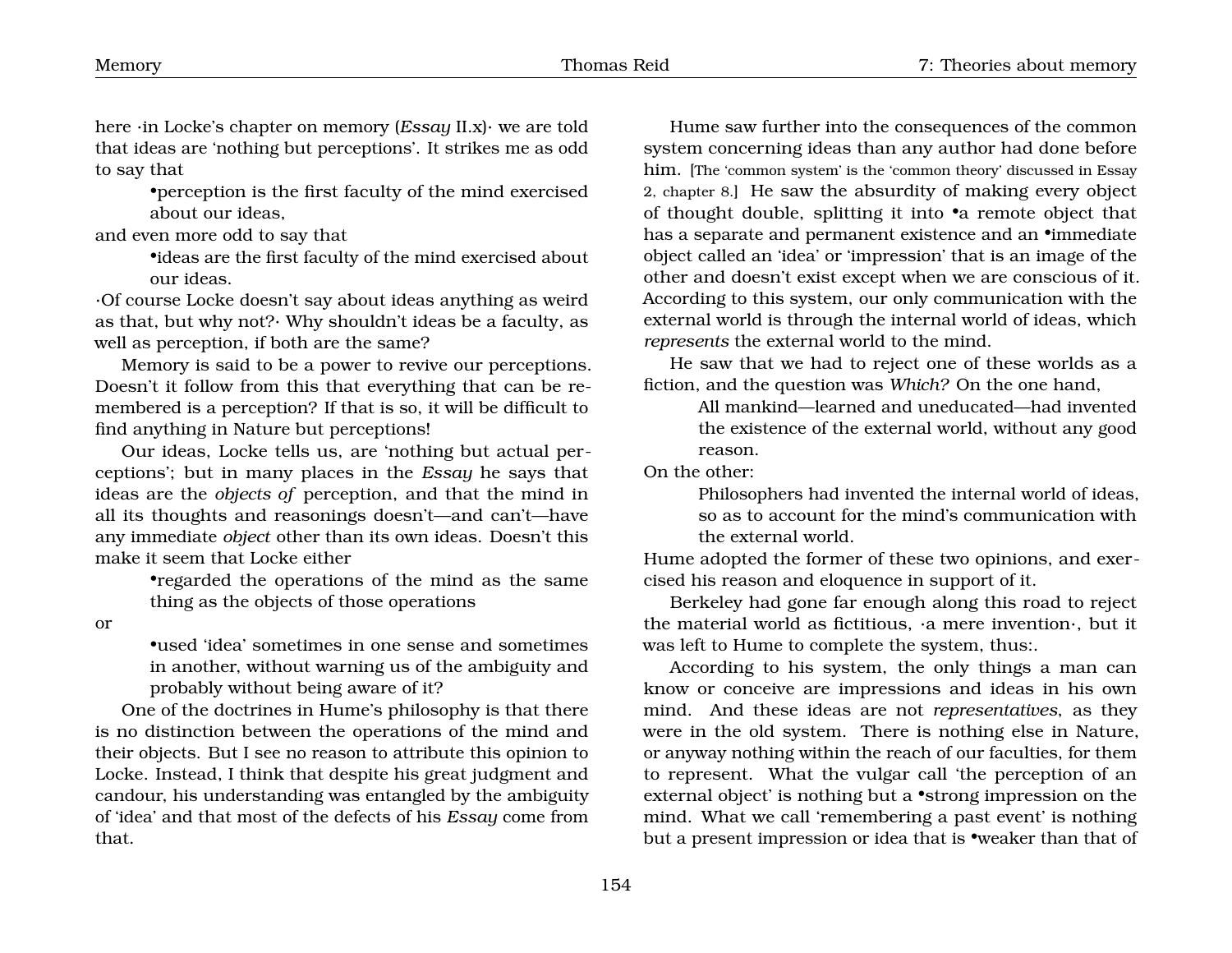perception. And what we call 'imagination' is a present idea that is •weaker than that of memory.

So as not to be unfair to him, I quote his words in his *Treatise of Human Nature*:

> We find by experience that when an impression has been present to the mind, it re-appears there later as an idea; and it can do this in either of two ways: •when in its new appearance it retains a good deal of its first liveliness and is intermediate between an impression and an idea; or •when it entirely loses that liveliness and is a perfect idea. The faculty by which we repeat our impressions in the first manner is called the 'memory', and the other the 'imagination'. (*Treatise* I.i.3)

I have ·three· comments to offer concerning this account of memory and imagination.

(1) What are we to understand here by 'experience'? Hume says that we find all this 'by experience'; and I don't see how this 'experience' can be meant as anything but *memory*. I mean 'memory' in the common meaning of the word, not the 'memory' that Hume defines! In the vulgar way of looking at things, memory is an immediate knowledge of something past. Hume doesn't admit that there *is* any such knowledge in the human mind. He maintains that memory is nothing but a present idea or impression. But in defining 'memory' as he understands it, he takes for granted the kind of memory that he *rejects*. For if we are to find 'by experience' that an impression, after appearing once to the mind, then appears a second and a third time with different degrees of strength and liveliness, we'll need to have a memory—·in the vulgar sense of the word!·—of its first appearance that is clear enough for us to recognize it on its second and third appearances despite its having considerably changed.

All experience presupposes memory—there can't be any such thing as experience unless we trust memory, either our own or someone else's. So it seems from Hume's account of this matter that he found himself to have •the kind of memory that he acknowledges and defines, by exercising •the kind of memory that he rejects.

(2) *What* do we find by experience or memory? Hume answers that we find 'that when an impression has been present to the mind, it re-appears there later as an idea; and it can do this in either of two ways'. If experience informs us of *this*, it certainly deceives us, for the thing is impossible and Hume himself shows it to be so. Impressions and ideas are fleeting perishable things that don't exist except when we are conscious of them. If an impression could make a second and a third appearance to the mind, it would have to have existed continuously throughout the intervals between these appearances, and Hume accepts that that is a gross absurdity. So it seems that we 'find by experience' something that is impossible. Our experience is deceiving us, making us believe contradictions.

You may want to reply on Hume's behalf:

The 'different appearances of the impression' should be understood not literally but figuratively. The impression is treated like a person, and made to appear at different times and in different clothing, when all that is meant is that there are appearances

•first of an impression,

•then of something intermediate between an impression and an idea (we call it memory),

•then finally of a perfect idea (we call it imagination).

This figurative meaning fits best with the last sentence of the quoted passage, where we are told that memory and imagination are faculties whereby we 'repeat our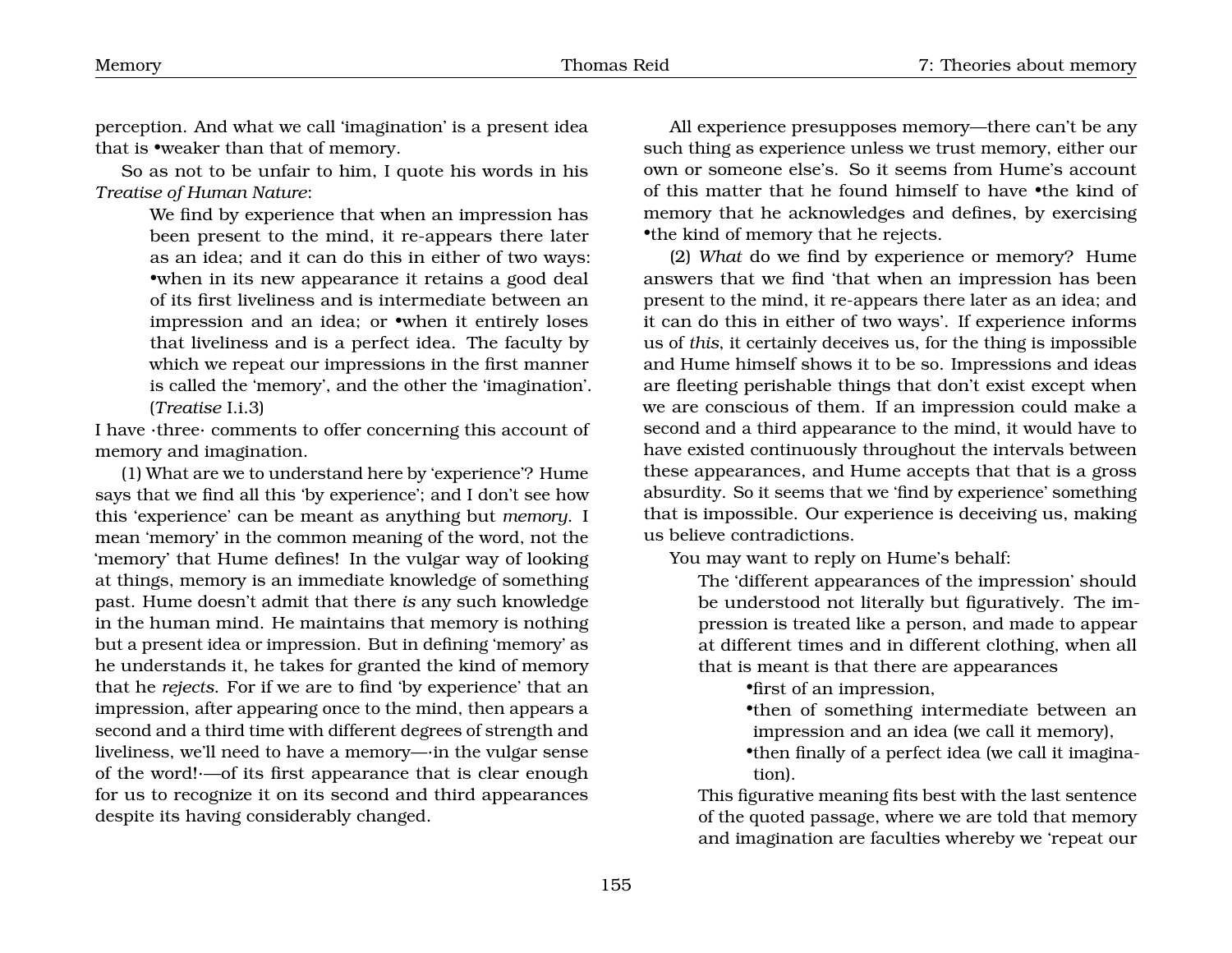the previous one. If we clear Hume of the absurdity implied in the literal meaning, by understanding him in this figurative way, then his definitions of 'memory' and 'imagination'—stripped of their figurative dress—come down to this: Memory is the faculty of making a weak impression, and imagination is the faculty of making a still weaker impression, after a corresponding strong one. These definitions of 'memory' and 'imagination' have two defects: (a) They convey no notion of the thing defined; and (b) They can be applied to things of a very different nature from those that are defined. . . .

(3) When Hume tells us that we have an ability to repeat our impressions in a more or less lively manner, this implies that •we are the causes of our ideas of memory and imagination; but this contradicts what he says shortly before that, when he maintains that •impressions are the cause of their corresponding ideas, supporting this by what he calls a 'convincing argument'. The argument for this needs to be *very* convincing! If take the idea to be •a second appearance of the impression, then the impression is the cause of itself. And if the idea is  $\cdot$ the first appearance of $\cdot$  a new impression similar to the previous one, then the impression goes out of existence and *then* produces the idea. Such are the mysteries of Hume's philosophy.

Notice that the common system's doctrine that ideas are the only immediate objects of thought leads to scepticism about •memory as well as about •the objects of sense. And this holds true whether the ideas are placed in the mind or in the brain.

Ideas are said to be internal and present, having no existence except when they are in the mind. The objects of

sense are external things that exist continuously. When it is maintained that ideas or phantasms are the only things we immediately perceive, how can we from *their* existence infer the existence of an external world corresponding to them?

This hard question seems not to have occurred to the Aristotelians. Descartes saw the difficulty, and tried to find arguments by which we might infer the existence of external objects from the existence of our phantasms or ideas. The same course was followed by Malebranche, Arnauld, and Locke; but Berkeley and Hume easily refuted all their arguments and demonstrated that there is no strength in them.

The system of ideas naturally generates the same difficulty with regard to memory. (The only reason why philosophers didn't notice it is that they attend less to memory than to the senses.) Ideas are ·supposed to be· *present* things: how from my having a certain idea in my mind *now* can I infer that a certain event corresponding to it really happened ten or twenty years ago?. . . .

It seems not to have occurred to Locke or to Berkeley that their system has the same tendency to overturn the testimony of memory as to overturn the testimony of the senses. Hume saw further than both, and found this consequence of the system of ideas to fit perfectly with his aim of establishing universal scepticism. So his system is more consistent than theirs, and his conclusions agree better with the premises.

Even if we grant to Hume that our ideas of memory afford no solid reason for believing in the past existence of things that we remember, he still has to face this question: How does it come about that •perception and •memory are accompanied by belief, while bare •imagination is not? On his system this belief can't be *justified*; but still it ought to be *accounted for* as a phenomenon of human nature.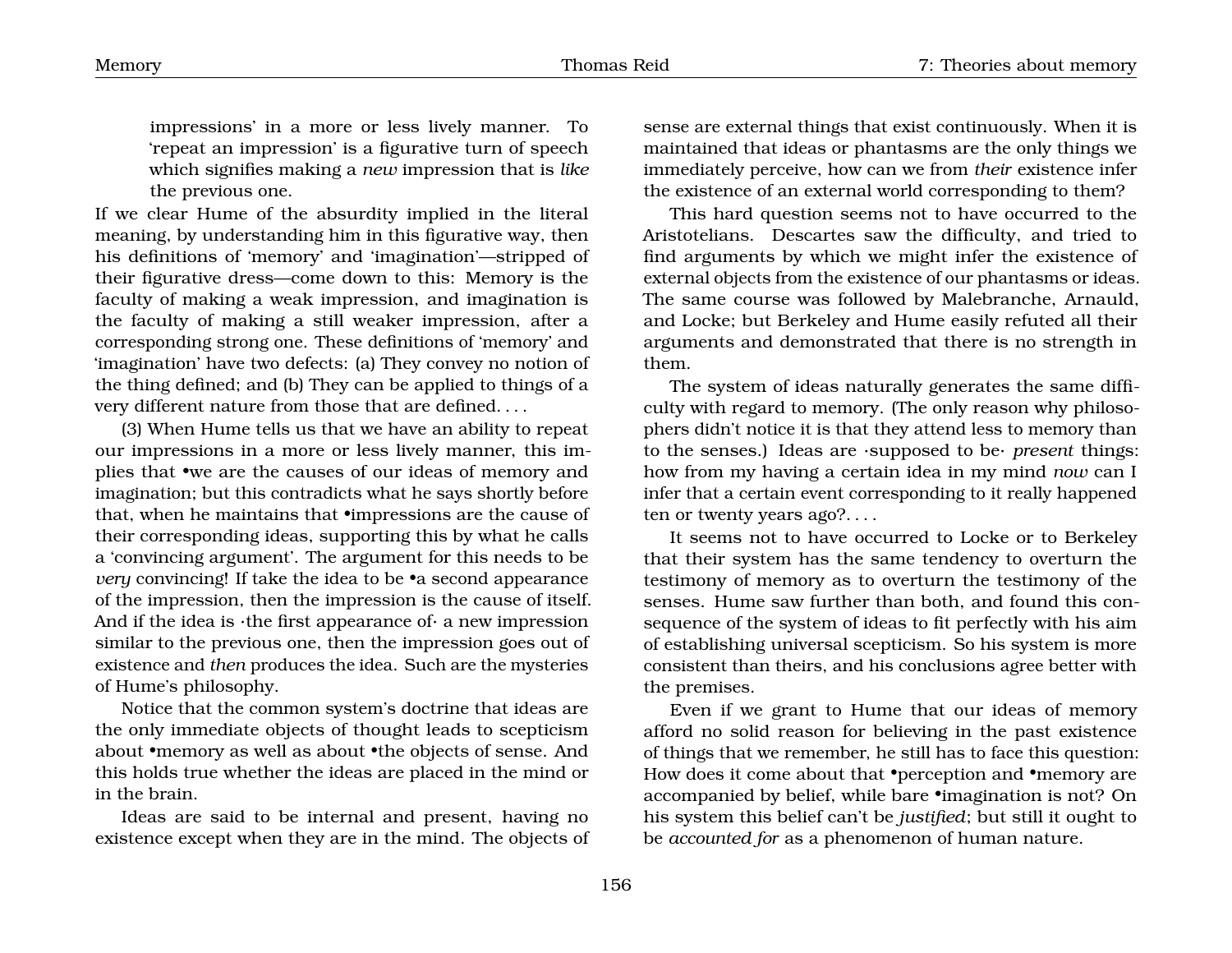He has done this giving us a new theory of belief in general—a theory that fits very well with the theory of ideas, seems to be a natural consequence of it, and at the same time reconciles perfect scepticism with all the belief that we find in human nature. [Reid is here being very sarcastic. He means that perfect scepticism is compatible with everything that people in general believe *if we understand those beliefs as being the sort of thing that Hume says belief is*.]

[This paragraph amplifies Reid's text in ways that the small-dots apparatus can't easily cope with. The use, here and hereafter, of 'F' as a dummy predicate attached to 'idea' replaces Reid's talk of a 'modification' of ideas.] Well, then, what *is* this belief? The idea-theorist will have to say either that

•Having a belief is just having an idea, or that

•Having a belief is having an F idea,

for some suitable value of F. Now, we conceive many things that we don't believe, so the account of belief must be of the second of these kinds, i.e. a belief must be an idea of a certain *kind*, an F idea for some F. When we believe in an object, our idea of it is the same as when we merely conceive it; the belief doesn't add any new idea to the thought we are having. So what marks off belief from mere conception—i.e. the required value of F—must have to do not with *what* idea the person has in his mind but rather with *how* he has it in his mind. Listen to Hume:

> All the perceptions of the mind are of two kinds, impressions and ideas, which differ from each other only in their different degrees of force and liveliness. Our ideas are copied from our impressions and represent them in every detail. When you want somehow to vary your idea *of a particular object*, all you can do is to make it more or less strong and lively. If you change it in any other way it will come to represent *a different object* or impression. (Similarly with colours. A

particular shade of a colour can acquire a new degree of liveliness or brightness without any other variation; but if you produce any other change it is no longer the same shade or colour.) Therefore, as belief merely affects *how* we conceive any object, all it can do—·the only kind of variation that won't change the subject, so to speak·—is to make our ideas stronger and livelier. So an opinion or belief can most accurately defined as: *a lively idea related to or associated with a present impression*. (*Treatise* I.iii.7)

This theory of belief is rich with consequences, which Hume traces with his usual acuteness and brings into the service of his system. Much of his system is indeed built on it, and is of itself sufficient to make a case for what he calls his hypothesis that •belief is strictly an act of the *feeling* part of our natures rather than of the *thinking* part' (*Treatise* I.iv.1)

It is very difficult to examine this account of belief with as straight a face as Hume had when he proposed it. . . . There is surely no ·other· science in which able and versatile men have fallen into such gross absurdities as ·some of them do· in treating of the powers of the mind. I can't help thinking that Hume's account of the nature of belief, and of what distinguishes perception from memory and both of them from imagination, is as absurd as anything ever seriously maintained by any philosopher.

*Believing that P*—that's a mental operation of which everyone is conscious, and everyone understands perfectly *what* belief is, though on account of its simplicity we can't give a logical definition of it. If we compare it with the strength or liveliness of our ideas, or with *any* feature of ideas, they are so far from appearing to be one and the same that they haven't the least similarity.

'A strong belief differs from a weak belief only in *degree*'—I can easily grasp *that*; but as for '•Belief differs from •no-belief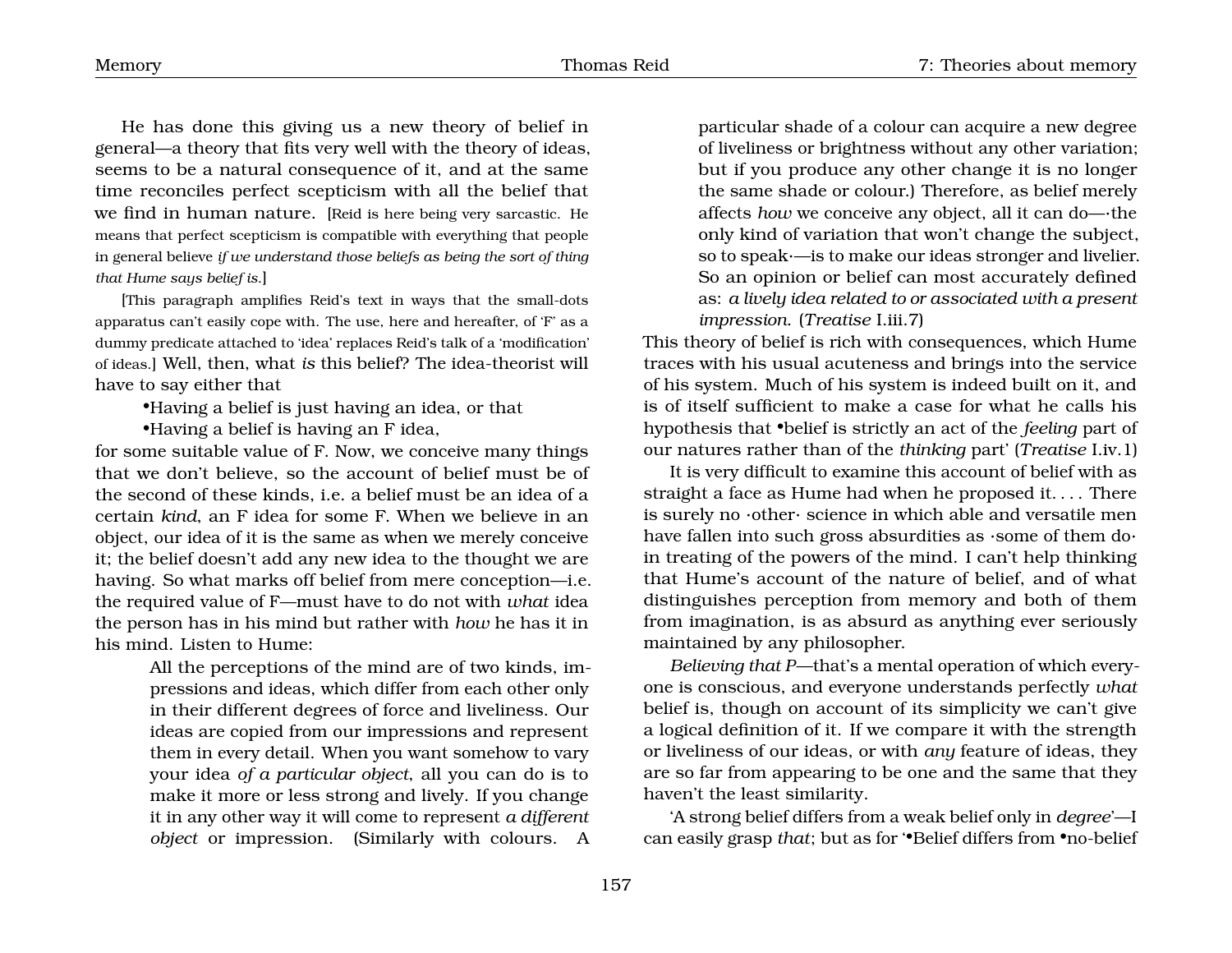only in degree'—no-one who understands his own language could believe that. For it amounts to saying that •something and •nothing differ only in degree, or that nothing is a ·certain low· degree of something!

For every proposition that can be believed, there is a contrary proposition that can be believed, this belief being a contrary of the other. The ideas of both beliefs, according to Hume, are the same except for their different degrees of liveliness. That is: *contraries differ only in degree*! Thus, pleasure may be a degree of pain, and hatred a degree of love. But there's no profit in tracing the absurdities that follow from Hume's doctrine of belief, for none of them can be more absurd than the doctrine itself.

Everyone knows perfectly what it is to •see an object with his eyes, what it is to •remember a past event, and what it is to •conceive something that doesn't exist. These ·three· are quite different operations of the mind, and everyone is as certain of this as he is that sound differs from colour and both differ from taste. 'Sound and colour and taste differ only in degree'—I don't find that any *more* incredible than 'Seeing and remembering and imagining differ only in degree'.

Hume in the third Book of his *Treatise of Human Nature* is aware that his theory of belief is open to strong objections, and seems to retract it somewhat; but *how far* he retracts it is hard to say. He seems still to think that a belief is only an F idea but that 'vivacious' [replaced elsewhere in this version by 'lively'] is not the right word to express what F stands for. Instead of 'vivacious' he uses some analogical phrases to explain F, such as 'apprehending the idea more strongly or taking firmer hold of it'. [This refers to an item in an Appendix to *Treatise* I, first printed at the end of the volume that is mainly devoted to *Treatise* III.]

There is nothing more meritorious in a philosopher than to retract an error when he becomes convinced that it *is* an error; but in this instance I humbly think that Hume claims that merit without doing much to deserve it. For I can't see that 'apprehending an idea more strongly or taking firmer hold of it' expresses any value of F other than what was earlier expressed by 'strong' and 'vivacious', or even that it expresses the same value more properly. Hume holds that

perception involves an F idea,

memory involves an F idea, and imagination involves an F idea,

the differences consisting purely in different degrees of Fness. And this view is guilty of all the absurdities I have listed, no matter *what* he takes Fness to be—whether it is liveliness or something else that doesn't even have a name.

Before leaving the subject of memory, I should remark on Aristotle's distinction between •memory and •reminiscence, because it has a real basis in Nature although there is not, I think, any ordinary-language way of marking it.

Memory is a kind of *habit*; it isn't always at work with regard to things we remember, but it is ready to suggest them when there is a need to do so. ·There are three degrees of this habit·:

- •The most perfect degree: the ·remembered· thing presents itself to our remembrance spontaneously and without labour as often as there is occasion.
- •Second best: the ·remembered· thing is forgotten for a period of time even when there is a need to remember it, but eventually some incident brings it to mind without any search.

•Third best: we cast about and search for what we want to remember, and at last find it.

The third of these is, I think, what Aristotle calls 'reminiscence' as distinguished from 'memory'.